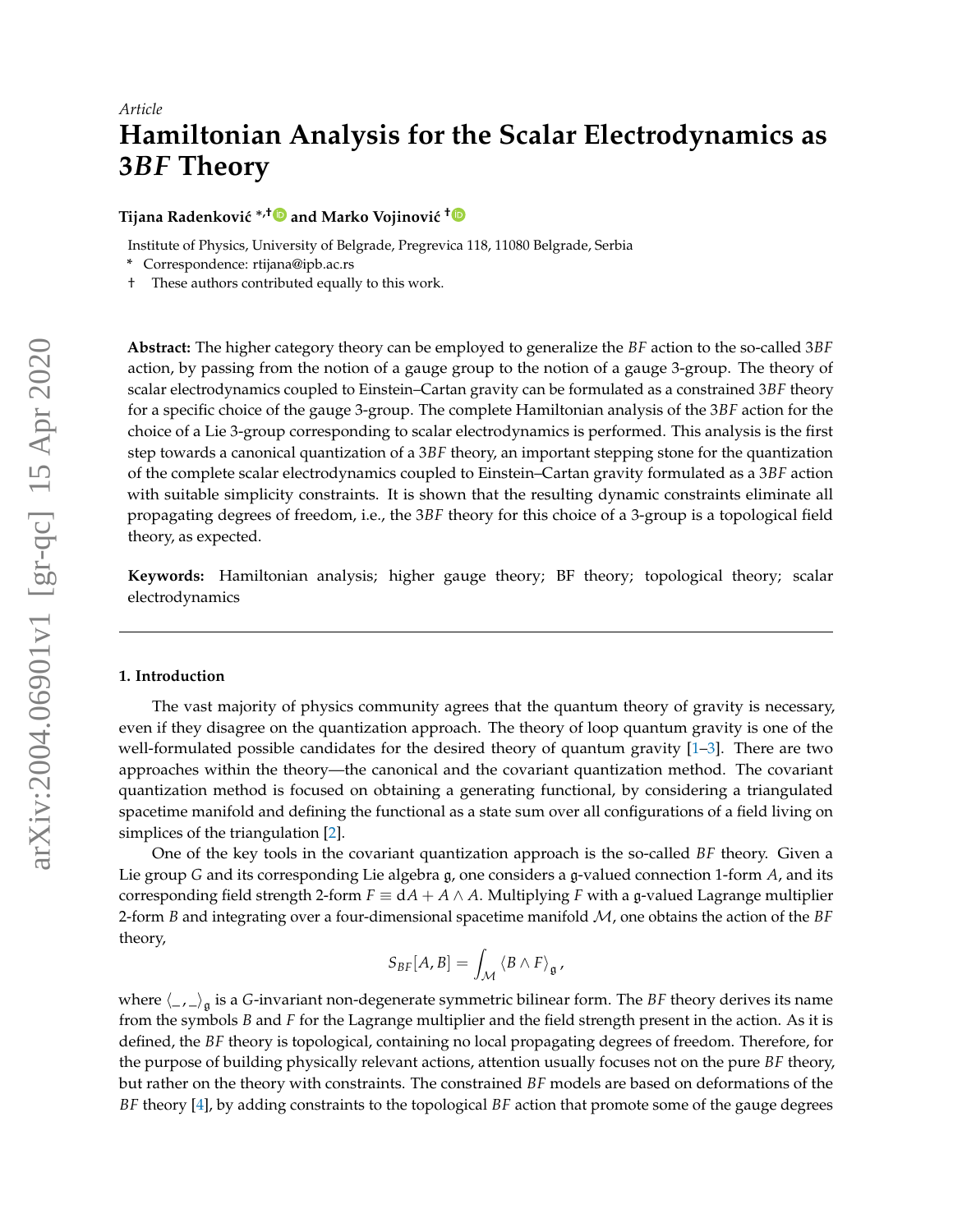of freedom into physical ones. The well known example is the Plebanski model for general relativity [\[5\]](#page-21-4). Constrained *BF* models represent a starting point in the spinfoam approach to the construction of quantum gravity models [\[2\]](#page-21-2).

The main shortcoming of building a quantum gravity model using a *BF* theory is the fact that it is very hard, if not impossible, to write the action for matter fields (specifically scalar and fermion fields) in the form of a constrained *BF* theory. Thus, the spinfoam quantization method is limited to pure gravity, and the problem of consistently coupling matter fields to gravity in this framework becomes highly nontrivial. One of the proposed ways to circumvent this issue is to generalize the notion of a *BF* theory using the mathematical apparatus of higher category theory.

The higher category theory [\[6\]](#page-21-5) can be employed to generalize the *BF* action to the so-called *nBF* action, by passing from the notion of a gauge group to the notion of a gauge *n*-group (for a comprehensive review of *n*-groups see for example [\[7\]](#page-21-6), and also Appendix [C\)](#page-19-0). Specifically, the notion of a 3-group in the framework of higher category theory is introduced as a 3-category with only one object where all the morphisms, 2-morphisms and 3-morphisms are invertible. Based on this generalization, recently a constrained 3*BF* action has been introduced, which describes the full Standard Model coupled to Einstein–Cartan gravity [\[8\]](#page-21-7).

As a first step to the study of the Hamiltonian structure of such theories, in this work, we discuss the simplest nontrivial toy example, namely the theory of scalar electrodynamics coupled to gravity. The standard way to define scalar electrodynamics coupled to gravity is by the action:

<span id="page-1-0"></span>
$$
S = \int d^4x \sqrt{-g} \left[ -\frac{1}{16\pi l_p^2} R - \frac{1}{4} g^{\mu\rho} g^{\nu\sigma} F_{\mu\nu} F_{\rho\sigma} + g^{\mu\nu} \nabla_\mu \phi^* \nabla_\nu \phi - m^2 \phi^* \phi \right]. \tag{1}
$$

Here,  $g_{\mu\nu}$  is the spacetime metric,  $g \equiv det(g_{\mu\nu})$  is its determinant, R is the corresponding curvature scalar, and  $l_p$  is the Planck length, its square being equal to the Newton's gravitational constant,  $l_p^2 = G$ , in the natural system of units  $\hbar = c = 1$ . The total covariant derivative  $\nabla_{\mu}$  of the complex scalar field  $\phi$  is defined as  $\nabla_{\mu}\phi = (\partial_{\mu} + iqA_{\mu})\phi$ , and thus coupled to the electromagnetic potential  $A_{\mu}$  via the coupling constant *q* (the electric charge of the field *φ*). See Appendix [A](#page-17-0) for more detailed notation. In the next section, we will reformulate this model as a classically equivalent constrained 3*BF* theory for a specific choice of the gauge 3-group. Moreover, for reasons of simplicity, in the Hamiltonian analysis, we will focus only on the topological sector, disregarding the simplicity constraints. The Hamiltonian structure of the theory is important for various reasons, primarily for the canonical quantization program.

The layout of the paper is as follows. In Section [2,](#page-2-0) we introduce the 3-group structure corresponding to the theory of scalar electrodynamics coupled to Einstein–Cartan gravity and the corresponding constrained 3*BF* action. Section [3](#page-5-0) contains the Hamiltonian analysis for the topological, 3*BF* sector of the action, with the resulting first-class and second-class constraints present in the theory, and their mutual Poisson brackets. In Section [4,](#page-10-0) we analyze the Bianchi identities that the first-class constraints satisfy, which enforce restrictions in the sense of Hamiltonian analysis, and reduce the number of independent first-class constraints present in the theory. Section [5](#page-12-0) focuses on the counting of the dynamical degrees of freedom present in the theory, based on the results from Sections [3](#page-5-0) and [4.](#page-10-0) Encouraged by these results, in Section [6,](#page-14-0) we construct the generator of the gauge symmetries for the topological theory and we find the form variations of all variables and their canonical momenta. Finally, Section [7](#page-15-0) is devoted to the discussion of the results and the possible future lines of research. The Appendices contain various technical details.

The notation and conventions are as follows. The local Lorentz indices are denoted by the Latin letters *a*, *b*, *c*, . . . , take values 0, 1, 2, 3, and are raised and lowered using the Minkowski metric *ηab* with signature (−, +, +, +). Spacetime indices are denoted by the Greek letters *µ*, *ν*, . . . , and are raised and lowered by the spacetime metric  $g_{\mu\nu} = \eta_{ab}e^a{}_\mu e^b{}_\nu$ , where  $e^a{}_\mu$  are the tetrad fields. The inverse tetrad is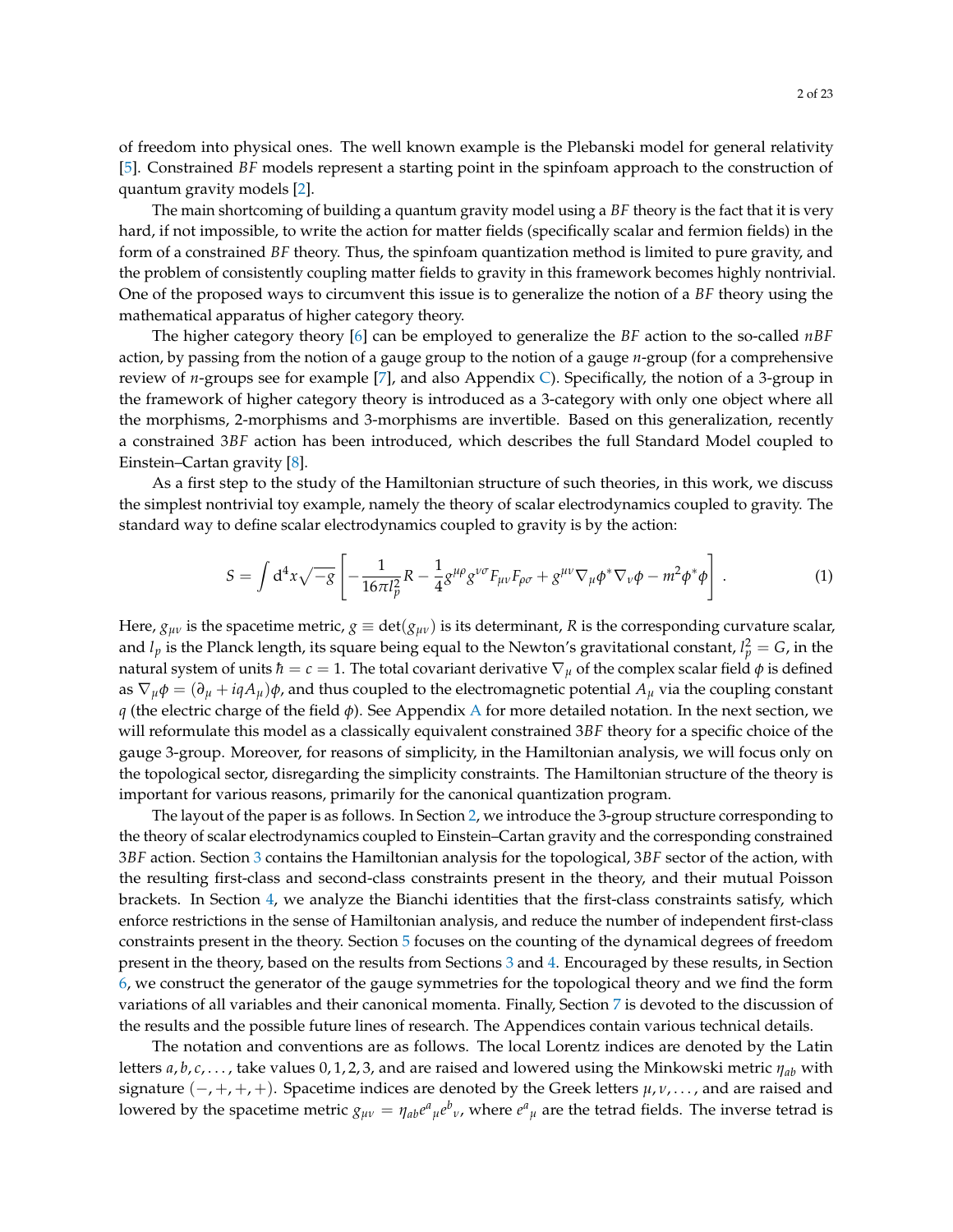denoted as  $e^{\mu}{}_a$ , so that the standard orthogonality conditions hold:  $e^a{}_{\mu}e^{\mu}{}_b = \delta^a_b$  and  $e^a{}_{\mu}e^{\nu}{}_a = \delta^{\nu}{}_{\mu}$ . When needed, spacetime indices will be split into time and space indices, denoted with a 0 and lowcase Latin indices *i*, *j*, . . . , respectively. All other indices that appear in the paper are dependent on the context, and their usage is explicitly defined in the text where they appear. The antisymmetrization over two indices is introduced with the factor one half that is  $A_{[a_1|a_2...a_{n-1}|a_n]}=\frac12\left(A_{a_1a_2...a_{n-1}a_n}-A_{a_na_2...a_{n-1}a_1}\right)$ , and the total antisymmetrization is introduced as  $A_{[a_1...a_n]} = \frac{1}{n!}\sum_{\sigma \in S_n} (-1)^{\text{sign}(\sigma)} A_{a_{\sigma(1)}...a_{\sigma(n)}}.$ 

#### <span id="page-2-0"></span>**2. Scalar Electrodynamics as a Constrained 3***BF* **Action**

Let us begin by providing a short introduction into the construction and structure of a 3*BF* theory, after which we will impose appropriate simplicity constraints, in order to obtain the equations of motion for scalar electrodynamics coupled to gravity.

As was discussed in detail in [\[8\]](#page-21-7), one formulates a topological 3*BF* action by specifying a particular gauge Lie 3-group. It has been proved that any strict 3-group is equivalent to a 2-crossed module [\[9](#page-21-8)[,10\]](#page-21-9). A gauge theory for the manifold  $\mathcal{M}_4$  and 2-crossed module  $(L\overset{\delta}{\to}H\overset{d}{\to}G$  ,  $\triangleright$  ,  $\{\_\,,\_\})$  can be constructed for the following choice of the three Lie groups as:

$$
G = SO(3, 1) \times U(1)
$$
,  $H = \mathbb{R}^4$ ,  $L = \mathbb{R}^2$ .

The maps *∂* and *δ* are chosen to be trivial. The action of the algebra g on h and l is chosen as:

<span id="page-2-1"></span>
$$
M_{ab} \rhd P_c = \rhd_{ab,c}{}^d P_d = \delta_{[a]}{}^d \eta_{[b]c} P_d = \eta_{[b]c} P_{[a]}, \qquad T \rhd P_a = 0,M_{ab} \rhd P_A = 0, \qquad T \rhd P_A = \rhd_A{}^B P_B
$$
 (2)

.

where  $M_{ab}$  denote the six generators of  $\mathfrak{so}(3,1)$ , *T* is the sole generator of  $\mathfrak{u}(1)$ ,  $P_a$  are the four generators of  $\R^4$  and  $P_A$  are the two generators of  $\R^2$ . In the previous expression, the action of the algebra  $\mathfrak{u}(1)$  on the algebra  $\mathbb{R}^2$  is defined via

$$
\triangleright_A{}^B = iq \begin{bmatrix} 1 & 0 \\ 0 & -1 \end{bmatrix}
$$

The action of the algebra g on itself is by definition given via the adjoint representation and, for the choice  $\mathfrak{g} = \mathfrak{so}(3,1) \times \mathfrak{u}(1)$ , one obtains

$$
M_{ab} \rhd M_{cd} = \rhd_{ab,cd}{}^{ef} M_{ef} = f_{ab,cd}{}^{ef} M_{ef} = \eta_{ad} M_{bc} + \eta_{bc} M_{ad} - \eta_{ac} M_{bd} - \eta_{bd} M_{ac},
$$
  

$$
M_{ab} \rhd T = 0, \quad T \rhd M_{ab} = 0, \quad T \rhd T = 0,
$$
 (3)

as the consequence of the direct product structure and the Abelian nature of the subgroup *U*(1). The Peiffer lifting

$$
\{\_ \,, \_ \}: H \times H \to L
$$

is also trivial, i.e., all the coefficients  $X_{ab}{}^A$  are equal to zero:

<span id="page-2-2"></span>
$$
\{P_a \, P_b\} \equiv X_{ab}{}^A T_A = 0 \,. \tag{4}
$$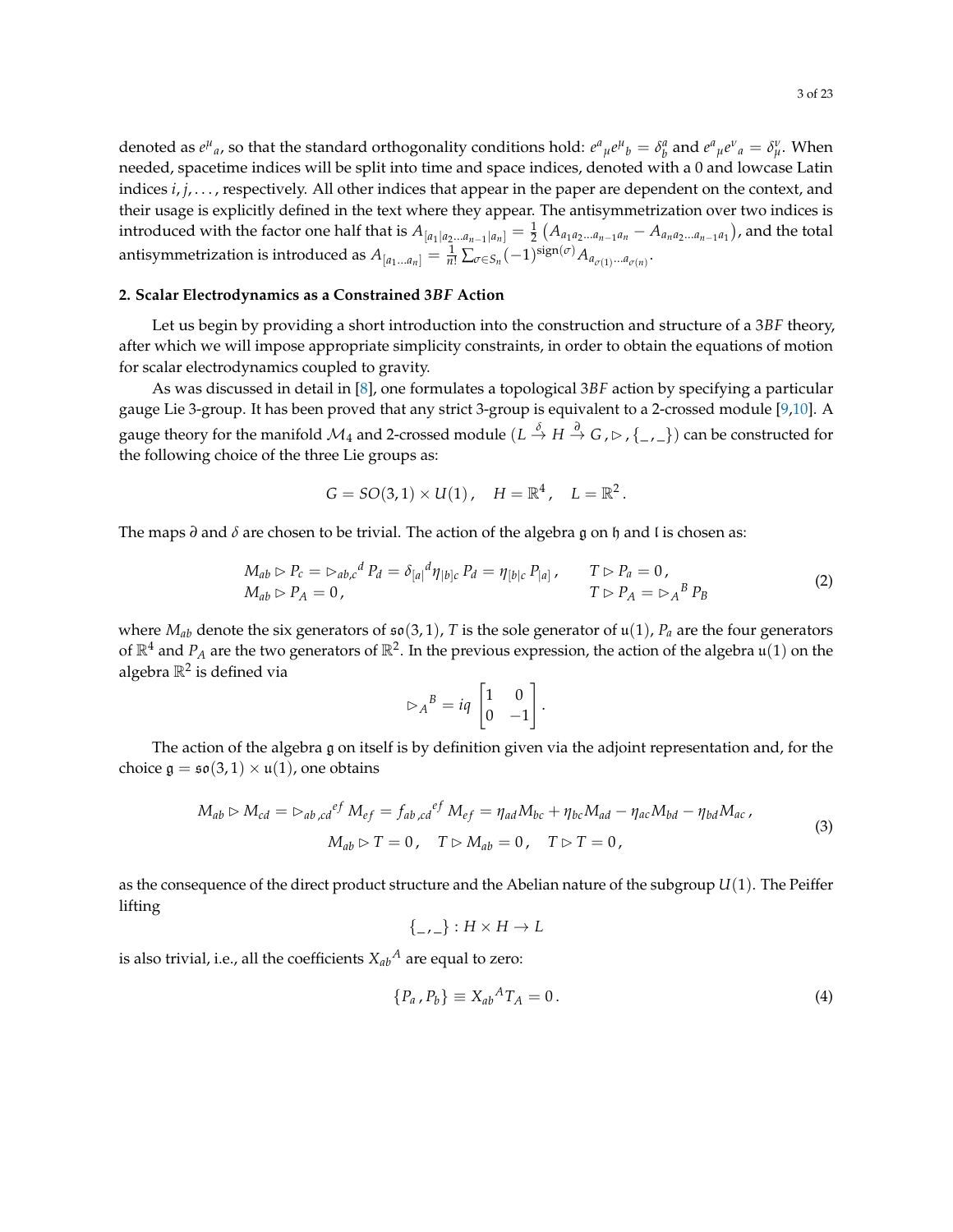Given Lie algebras g, h, and l, one can introduce a 3-connection (*α*, *β*, *γ*) given by the algebra-valued differential forms  $\alpha \in A^1(\mathcal{M}_4,\mathfrak{g})$ ,  $\beta \in A^2(\mathcal{M}_4,\mathfrak{h})$  and  $\gamma \in A^3(\mathcal{M}_4,\mathfrak{l})$ . The corresponding fake 3-curvature  $(\mathcal{F}, \mathcal{G}, \mathcal{H})$  is then defined as:

$$
\mathcal{F} = d\alpha + \alpha \wedge \alpha - \partial \beta, \qquad \mathcal{G} = d\beta + \alpha \wedge^{\triangleright} \beta - \delta \gamma, \qquad \mathcal{H} = d\gamma + \alpha \wedge^{\triangleright} \gamma + \{\beta \wedge \beta\}, \tag{5}
$$

see [\[9,](#page-21-8)[10\]](#page-21-9) for details. For this specific choice of a 3-group, where  $\alpha = \omega + A$ , given by the algebra-valued  $\text{differential forms }\omega\in\mathcal{A}^{1}(\mathcal{M}_{4}$  ,  $\mathfrak{so}(3,1)), A\in\mathcal{A}^{1}(\mathcal{M}_{4}$  ,  $\mathfrak{u}(1)), \beta\in\mathcal{A}^{2}(\mathcal{M}_{4}$  ,  $\mathbb{R}^{4})$  and  $\gamma\in\mathcal{A}^{3}(\mathcal{M}_{4}$  ,  $\mathbb{R}^{2}),$  the corresponding 3-curvature ( $\mathcal{F}$ ,  $\mathcal{G}$ ,  $\mathcal{H}$ ) is defined as

$$
\mathcal{F} = R^{ab}M_{ab} + FT = (d\omega^{ab} + \omega^{a}{}_{c} \wedge \omega^{cb})M_{ab} + dAT,
$$
  
\n
$$
\mathcal{G} = \mathcal{G}^{a}P_{a} = (d\beta^{a} + \omega^{a}{}_{b} \wedge \beta^{b})P_{a},
$$
  
\n
$$
\mathcal{H} = \mathcal{H}^{A}P_{A} = (d\gamma^{A} + \varepsilon_{B}{}^{A}A \wedge \gamma^{B})P_{A}.
$$
\n(6)

Note that the connection  $\omega^{ab}$  is not present in the last expression, as follows from the definition of the action  $\triangleright$  and the Peiffer lifting  $\{\_,\_ \}$ , see Equations [\(2\)](#page-2-1) and [\(4\)](#page-2-2):

$$
\mathcal{H} = d\gamma + \alpha \wedge^{\triangleright} \gamma + \{\beta \wedge \beta\} \n= d\gamma^A P_A + (\omega^{ab} M_{ab} + AT) \wedge^{\triangleright} (\gamma^A P_A) \n= d\gamma^A P_A + \omega^{ab} \wedge \gamma^A M_{ab} \vDash P_A + A \wedge \gamma^A T \vDash P_A \n= d\gamma^A P_A + A \wedge \gamma^A \vDash_A {}^B P_B \n= (d\gamma^A + \vDash_B{}^A A \wedge \gamma^B) P_A .
$$
\n(7)

The coefficients of the differential 2-forms *F* and  $R^{ab}$ , 3-form  $\mathcal G$ , and 4-form  $\mathcal H$  are:

$$
F_{\mu\nu} = \partial_{\mu}A_{\nu} - \partial_{\nu}A_{\mu},
$$
  
\n
$$
R^{ab}_{\mu\nu} = \partial_{\mu}\omega^{ab}_{\nu} - \partial_{\nu}\omega^{ab}_{\mu} + \omega^{a}_{\mu}\omega^{cb}_{\nu} - \omega^{a}_{\mu}\omega^{cb}_{\mu},
$$
  
\n
$$
G^{a}_{\mu\nu\rho} = \partial_{\mu}\beta^{a}_{\nu\rho} + \partial_{\nu}\beta^{a}_{\rho\mu} + \partial_{\rho}\beta^{a}_{\mu\nu} + \omega^{a}_{\mu\mu}\beta^{b}_{\nu\rho} + \omega^{a}_{\mu\nu}\beta^{b}_{\rho\mu} + \omega^{a}_{\rho\rho}\beta^{b}_{\mu\nu},
$$
  
\n
$$
\mathcal{H}^{A}_{\mu\nu\rho\sigma} = \partial_{\mu}\gamma^{A}_{\nu\rho\sigma} - \partial_{\nu}\gamma^{A}_{\rho\sigma\mu} + \partial_{\rho}\gamma^{A}_{\sigma\mu\nu} - \partial_{\sigma}\gamma^{A}_{\mu\nu\rho}
$$
  
\n
$$
+ D_{B}{}^{A}A_{\mu}\gamma^{B}_{\nu\rho\sigma} - D_{B}{}^{A}A_{\nu}\gamma^{B}_{\rho\sigma\mu} + D_{B}{}^{A}A_{\rho}\gamma^{B}_{\sigma\mu\nu} - D_{B}{}^{A}A_{\sigma}\gamma^{B}_{\mu\nu\rho}.
$$
  
\n(8)

Now, one can define a gauge invariant 3*BF* action as:

<span id="page-3-0"></span>
$$
S_{3BF} = \int_{\mathcal{M}_4} \left( \langle B \wedge \mathcal{F} \rangle_{\mathfrak{g}} + \langle C \wedge \mathcal{G} \rangle_{\mathfrak{h}} + \langle D \wedge \mathcal{H} \rangle_{\mathfrak{l}} \right) , \tag{9}
$$

where  $B \in \mathcal{A}^2(\mathcal{M}_4, \mathfrak{so}(3,1)), C \in \mathcal{A}^1(\mathcal{M}_4, \mathbb{R}^4)$  and  $D \in \mathcal{A}^0(\mathcal{M}_4, \mathbb{R}^2)$  are Lagrange multipliers. The forms  $\langle \_,\_\rangle_{\mathfrak{g}'}\langle \_,\_\rangle_{\mathfrak{h}}$  and  $\langle \_,\_\rangle_{\mathfrak{l}}$  are *G*-invariant bilinear symmetric nondegenerate forms on  $\mathfrak{g}$ ,  $\mathfrak{h}$  and  $\mathfrak{l}$ , respectively, defined as

$$
\langle M_{ab}, M_{cd} \rangle_{\mathfrak{g}} = g_{ab,cd}, \quad \langle T, T \rangle_{\mathfrak{g}} = 1, \quad \langle M_{ab}, T \rangle_{\mathfrak{g}} = 0, \quad \langle P_a, P_b \rangle_{\mathfrak{h}} = g_{ab}, \quad \langle P_A, P_B \rangle_{\mathfrak{l}} = g_{AB},
$$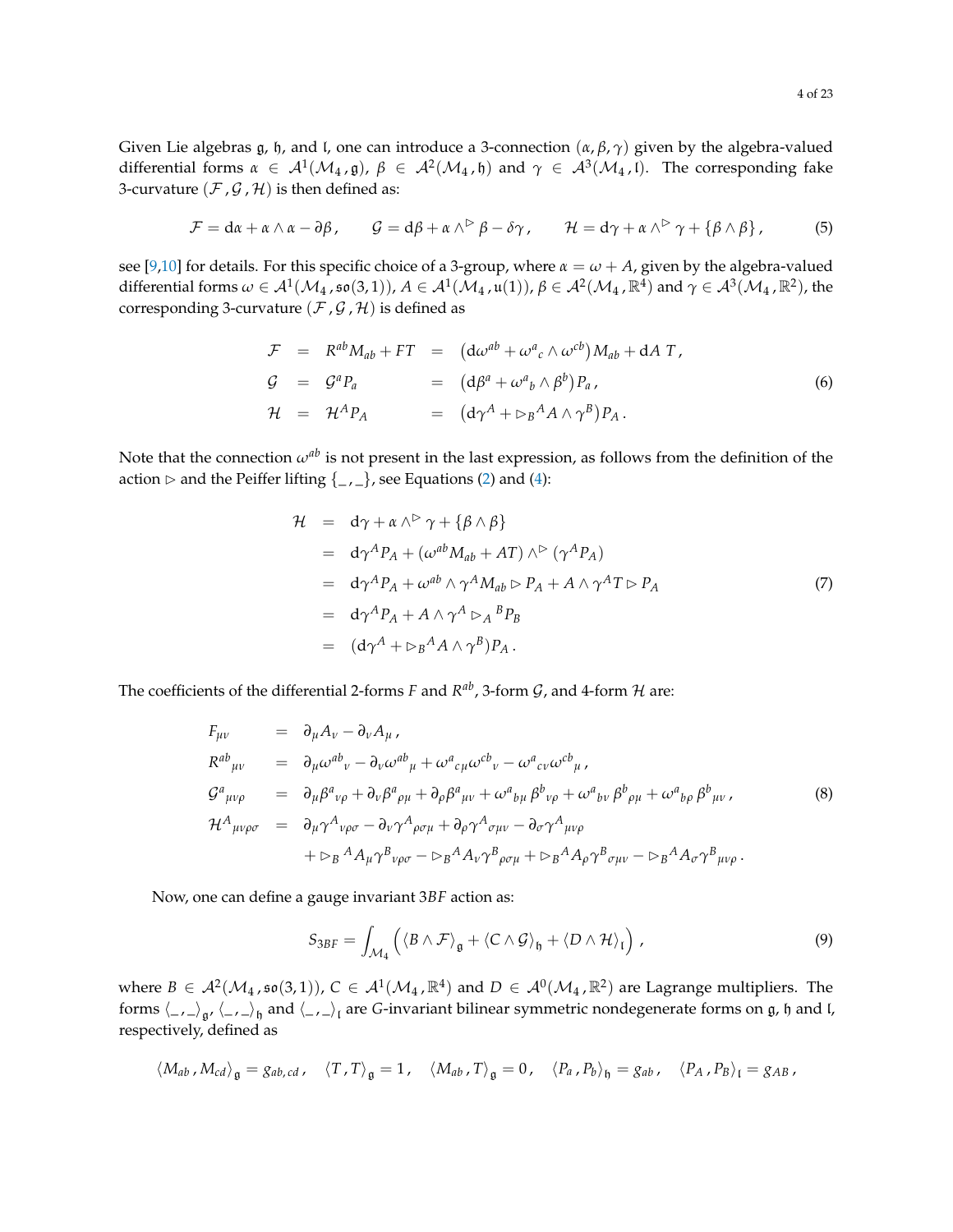where

$$
g_{ab,cd} = \eta_{a[c|} \eta_{b[d]}, \qquad g_{ab} = \begin{bmatrix} 1 & 0 \\ 0 & 1 \end{bmatrix}, \qquad g_{AB} = \begin{bmatrix} 0 & 1 \\ 1 & 0 \end{bmatrix}.
$$

Identifying the Lagrange multiplier  $C^a$  as the tetrad field  $e^a$ , and the Lagrange multiplier  $D^A$  as the doublet of scalar fields  $\phi^A$ ,

$$
\phi = \phi^A P_A = \phi P_1 + \phi^* P_2,
$$

based on their transformation properties as discussed in [\[8,](#page-21-7)[11\]](#page-21-10), the Lagrangian of the action [\(9\)](#page-3-0) obtains the form:

<span id="page-4-1"></span>
$$
S_{3BF} = \int_{\mathcal{M}_4} d^4x \, \epsilon^{\mu\nu\rho\sigma} \left( \frac{1}{4} \, B^{ab}{}_{\mu\nu} \, R^{cd}{}_{\rho\sigma} \, g_{ab,cd} + \frac{1}{4} \, B_{\mu\nu} F_{\rho\sigma} + \frac{1}{3!} \, e^a{}_{\mu} \, \mathcal{G}^b{}_{\nu\rho\sigma} \, g_{ab} + \frac{1}{4!} \, \phi^A \mathcal{H}^B{}_{\mu\nu\rho\sigma} \, g_{AB} \right). \tag{10}
$$

| varied variable     | equation of motion                               | varied variable   | equation of motion                                          |      |
|---------------------|--------------------------------------------------|-------------------|-------------------------------------------------------------|------|
| $\delta B^{ab}$     | $R_{ab}=0$                                       | $\delta B$        | $F=0$                                                       |      |
| $\delta\omega^{ab}$ | $\nabla B_{ab} - e_{[a]} \wedge \beta_{[b]} = 0$ | $\delta A$        | $\mathbf{d}B + \boldsymbol{\phi}_A \rhd_B{}^A \gamma^B = 0$ | (11) |
| $\delta e^a$        | $\mathcal{G}_a=0$                                | $\delta\beta^a$   | $\nabla e_a = 0$                                            |      |
| $\delta \phi^A$     | $\nabla \gamma_A = 0$                            | $\delta \gamma^A$ | $\nabla \phi_A = 0$                                         |      |

Varying the action with respect to all the variables, one obtains the equations of motion:

Since one is interested in the doublet of scalar fields  $\phi^A$  of mass  $m$  and charge  $q$  minimally coupled to gravity and electromagnetic field, we impose additional simplicity constraint terms to the topological action [\(9\)](#page-3-0), in order to obtain the appropriate equations of motion equivalent to the equations of motion for the action [\(1\)](#page-1-0):

<span id="page-4-0"></span>
$$
S = \int_{\mathcal{M}_4} B^{ab} \wedge R_{ab} + B \wedge F + e_a \wedge \nabla \beta^a + \phi_A \nabla \gamma^A
$$
  
\n
$$
- \lambda_{ab} \wedge \left( B^{ab} - \frac{1}{16\pi l_p^2} \varepsilon^{abcd} e_c \wedge e_d \right)
$$
  
\n
$$
+ \lambda^A \wedge \left( \gamma_A - \frac{1}{2} H_{abcA} e^a \wedge e^b \wedge e^c \right) + \Lambda^{abA} \wedge \left( H_{abcA} \varepsilon^{cdef} e_d \wedge e_e \wedge e_f - \nabla \phi_A \wedge e_a \wedge e_b \right)
$$
  
\n
$$
+ \lambda \wedge \left( B - \frac{12}{q} M_{ab} e^a \wedge e^b \right) + \zeta^{ab} \left( M_{ab} \varepsilon_{cdef} e^c \wedge e^d \wedge e^e \wedge e^f - F \wedge e_a \wedge e_b \right)
$$
  
\n
$$
- \frac{1}{2 \cdot 4!} m^2 \phi_A \phi^A \varepsilon_{abcd} e^a \wedge e^b \wedge e^c \wedge e^d.
$$
 (12)

For the notation used here and the equations of motion obtained by varying the action [\(12\)](#page-4-0), see Appendix [A.](#page-17-0)

The dynamical degrees of freedom are the tetrad fields  $e^a$ , the scalar doublet  $\phi^A$ , and the electromagnetic potential *A*, while the remaining variables are algebraically determined in terms of them, as shown in Appendix [A.](#page-17-0) The equation of motion for the field  $\phi^A$  reduces to the covariant Klein-Gordon equation for the scalar field,

$$
\left(\nabla_{\mu}\nabla^{\mu}-m^{2}\right)\phi_{A}=0.\tag{13}
$$

The differential equation of motion for the field *A* is:

$$
\nabla_{\mu}F^{\mu\nu} = j^{\nu}, \qquad j^{\mu} \equiv \frac{1}{2} \Big( \nabla^{\nu} \phi^{A} \triangleright^{B} {}_{A} \phi_{B} - \phi_{A} \triangleright_{B} {}^{A} \nabla^{\nu} \phi^{B} \Big) = iq \left( \nabla \phi^{*} \phi - \phi^{*} \nabla \phi \right). \tag{14}
$$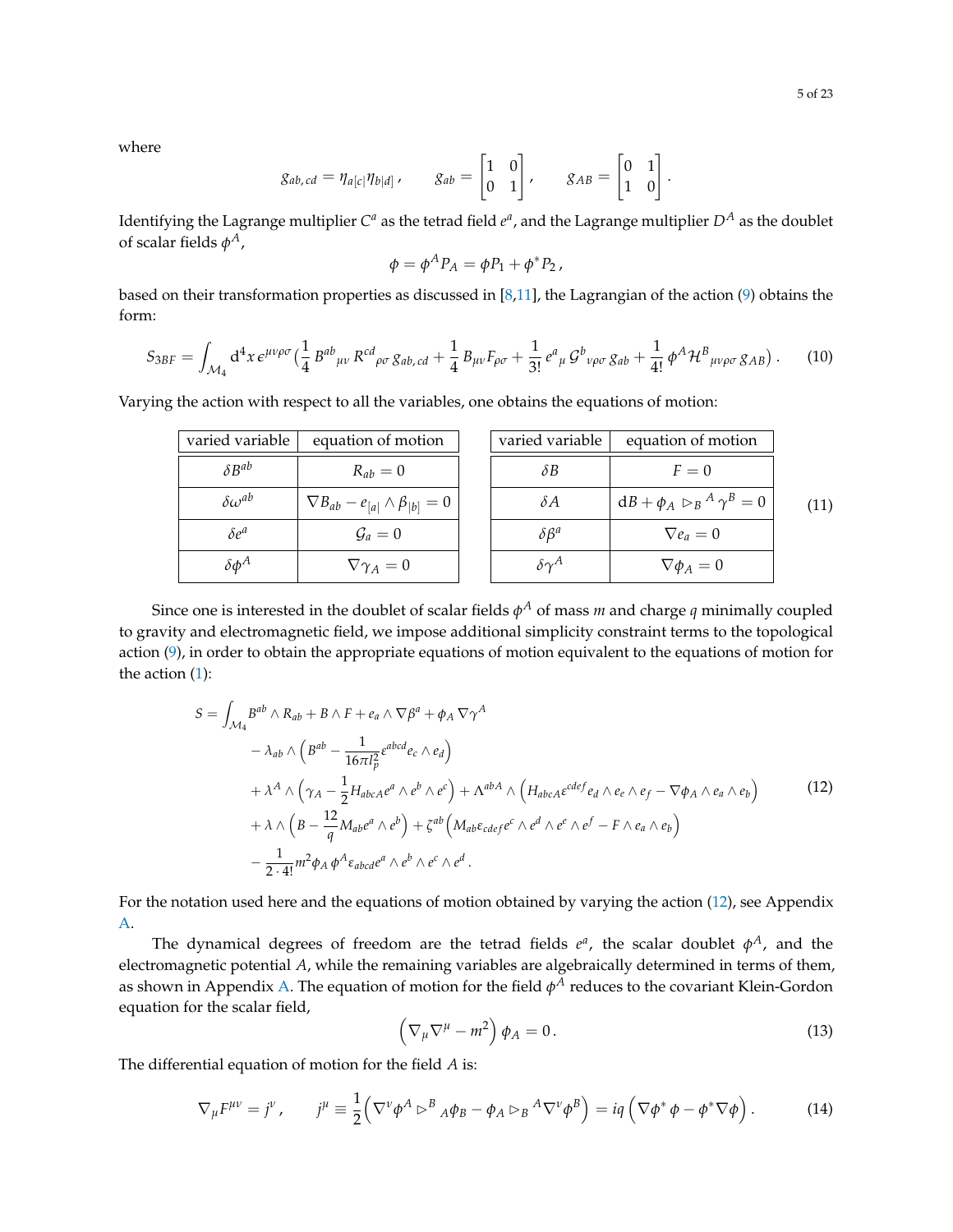Finally, the equation of motion for  $e^a$  becomes:

$$
R^{\mu\nu} - \frac{1}{2}g^{\mu\nu}R = 8\pi l_p^2 T^{\mu\nu},
$$
  

$$
T^{\mu\nu} \equiv \nabla^{\mu}\phi_A \nabla^{\nu}\phi^A - \frac{1}{2}g^{\mu\nu} \left(\nabla_{\rho}\phi_A \nabla^{\rho}\phi^A + m^2\phi_A \phi^A\right) - \frac{1}{4q} \left(F_{\rho\sigma}F^{\rho\sigma}g^{\mu\nu} + 4F^{\mu\rho}F_{\rho}{}^{\nu}\right).
$$
 (15)

#### <span id="page-5-0"></span>**3. The Hamiltonian Analysis**

The Hamiltonian analysis of the constrained 3*BF* action [\(12\)](#page-4-0) for scalar electrodynamics is exceedingly complicated to study. A testament to this is the level of complexity of the constrained 2*BF* formulation of general relativity [\[12\]](#page-21-11), which is merely one sector in the action [\(12\)](#page-4-0). Therefore, in this paper, we will limit ourselves to the topological sector of the theory, namely the unconstrained 3*BF* theory [\(9\)](#page-3-0), which consists of the terms in the first row of Equation [\(12\)](#page-4-0), and is written in full detail in Equation [\(10\)](#page-4-1). One should be aware that this restriction changes various properties of the theory. Namely, the simplicity constraints (everything but the first row in Equation [\(12\)](#page-4-0)) substantially modify the dynamics of the theory—they increase the number of local propagating degrees of freedom of the theory, a property that was known since the original Plebanski model [\[5\]](#page-21-4). On the other hand, the unconstrained 3*BF* theory [\(9\)](#page-3-0) is important even in its own right, and the Hamiltonian analysis may give important insight into the structure of both the unconstrained and the constrained theory.

In what follows, the complete Hamiltonian analysis for the action [\(9\)](#page-3-0) is presented, see [\[13\]](#page-21-12) for an overview and a comprehensive introduction of the Hamiltonian analysis. The Hamiltonian analysis for a 2*BF* action is performed in [\[12,](#page-21-11)[14](#page-22-0)[–16\]](#page-22-1).

Under the standard assumption that the spacetime manifold is globally hyperbolic,  $\mathcal{M}_4 = \mathbb{R} \times \Sigma_3$ , the Lagrangian of the action [\(9\)](#page-3-0) has the form:

$$
L_{3BF} = \int_{\Sigma_3} d^3 \vec{x} \, e^{\mu \nu \rho \sigma} \left( \frac{1}{4} \, B^{ab}{}_{\mu \nu} \, R^{cd}{}_{\rho \sigma} \, g_{ab,cd} + \frac{1}{4} \, B_{\mu \nu} F_{\rho \sigma} + \frac{1}{3!} \, e^a{}_{\mu} \, G^b{}_{\nu \rho \sigma} \, g_{ab} + \frac{1}{4!} \, \phi^A \mathcal{H}^B{}_{\mu \nu \rho \sigma} \, g_{AB} \right). \tag{16}
$$

The canonical momentum  $\pi(q)$  corresponding for the canonical coordinate *q* from the set of all variables in the theory,  $q\in\{B^{ab}{}_{\mu\nu}$ ,  $\omega^{ab}{}_{\mu}$ ,  $B_{\mu\nu}$ ,  $A_\mu$ ,  $e^a{}_{\mu}$ ,  $\beta^a{}_{\mu\nu}$ ,  $\phi^A$ ,  $\gamma^A{}_{\mu\nu\rho}\}$ , is obtained as a derivative of the Lagrangian with respect to the appropriate velocity,

$$
\pi(q) \equiv \frac{\delta L}{\delta \partial_0 q},
$$

giving:

$$
\pi(B)_{ab}^{\mu\nu} = 0, \qquad \pi(\omega)_{ab}^{\mu} = \epsilon^{0\mu\nu\rho} B_{ab\nu\rho},
$$
  
\n
$$
\pi(B)^{\mu\nu} = 0, \qquad \pi(A)^{\mu} = \frac{1}{2} \epsilon^{0\mu\nu\rho} B_{\nu\rho},
$$
  
\n
$$
\pi(e)_{a}^{\mu} = 0, \qquad \pi(\beta)_{a}^{\mu\nu} = -\epsilon^{0\mu\nu\rho} e_{a\rho},
$$
  
\n
$$
\pi(\phi)_{A} = 0, \qquad \pi(\gamma)_{A}^{\mu\nu\rho} = \epsilon^{0\mu\nu\rho} \phi_{A}.
$$
\n(17)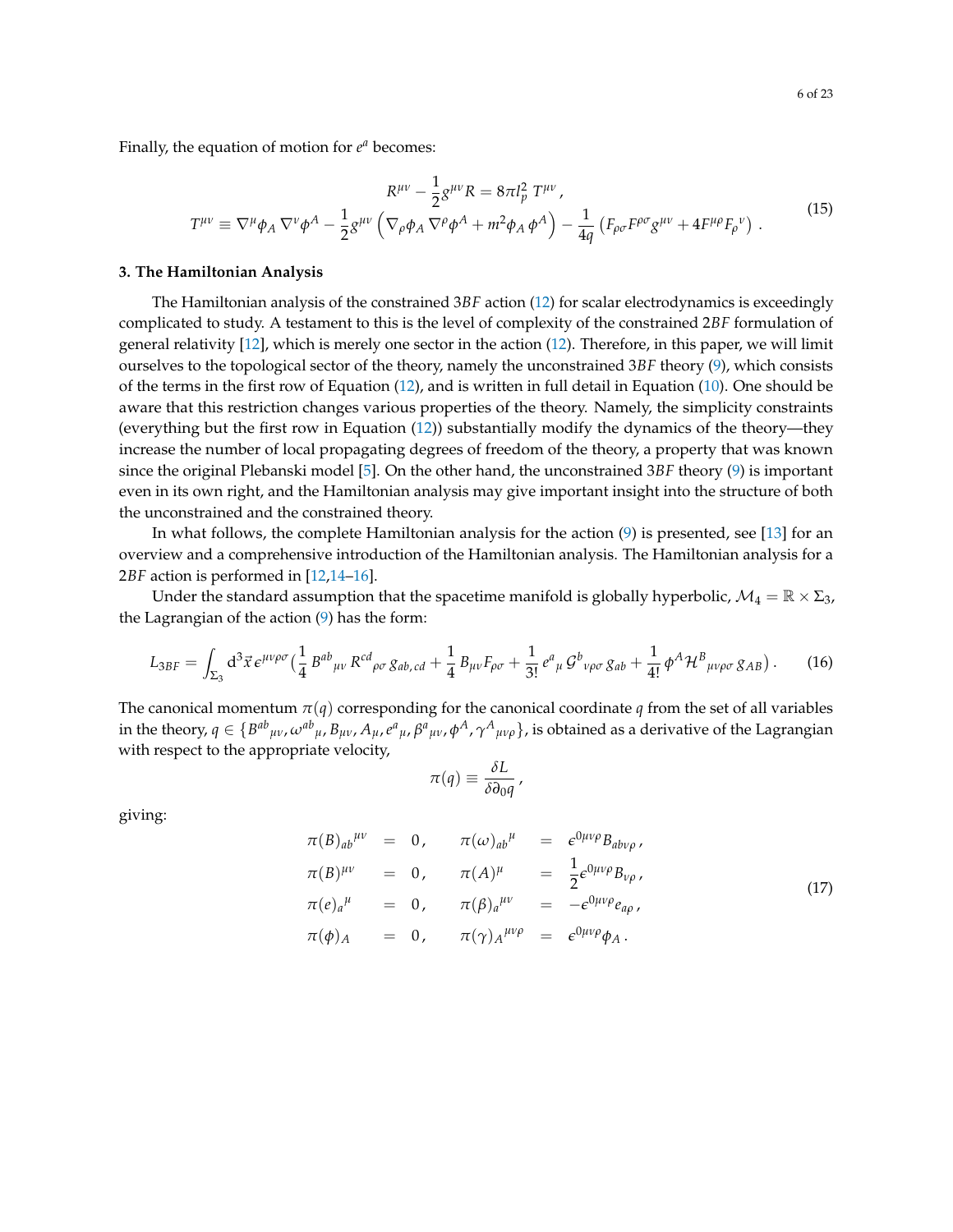Since these momenta cannot be inverted for the time derivatives of the variables, they all give rise to primary constraints:

$$
P(B)_{ab}^{\mu\nu} \equiv \pi(B)_{ab}^{\mu\nu} \approx 0, \qquad P(\omega)_{ab}^{\mu} \equiv \pi(\omega)_{ab}^{\mu} - \epsilon^{0\mu\nu\rho} B_{ab\nu\rho} \approx 0,
$$
  
\n
$$
P(B)^{\mu\nu} \equiv \pi(B)^{\mu\nu} \approx 0, \qquad P(A)^{\mu} \equiv \pi(A)^{\mu} - \frac{1}{2} \epsilon^{0\mu\nu\rho} B_{\nu\rho} \approx 0,
$$
  
\n
$$
P(e)_{a}^{\mu} \equiv \pi(e)_{a}^{\mu} \approx 0, \qquad P(\beta)_{a}^{\mu\nu} \equiv \pi(\beta)_{a}^{\mu\nu} + \epsilon^{0\mu\nu\rho} e_{a\rho} \approx 0,
$$
  
\n
$$
P(\phi)_{A} \equiv \pi(\phi)_{A} \approx 0, \qquad P(\gamma)_{A}^{\mu\nu\rho} \equiv \pi(\gamma)_{A}^{\mu\nu\rho} - \epsilon^{0\mu\nu\rho} \phi_{A} \approx 0.
$$
\n(18)

Here, the symbol "≈" denotes the so-called "weak" equality, i.e., the equality that holds on a subspace of the phase space determined by the constraints, while the equality that holds for any point of the phase space is referred to as the "strong" equality and it is denoted by the symbol "=". The expressions "on-shell" and "off-shell" are used for weak and strong equalities, respectively, and henceforth will be used in this paper.

The fundamental Poisson brackets are defined as:

$$
\{B^{ab}_{\mu\nu}(x), \pi(B)_{cd}^{\rho\sigma}(y)\} = 4\delta^{a}_{[c}\delta^{b}_{d]}\delta^{\rho}_{[\mu}\delta^{\sigma}_{\nu]}\delta^{(3)}(\vec{x}-\vec{y}),
$$
  
\n
$$
\{\omega^{ab}_{\mu}(x), \pi(\omega)_{cd}^{\nu}(y)\} = 2\delta^{a}_{[c}\delta^{b}_{d]}\delta^{\nu}_{\mu}\delta^{(3)}(\vec{x}-\vec{y}),
$$
  
\n
$$
\{B_{\mu\nu}(x), \pi(B)^{\rho\sigma}(y)\} = 2\delta^{\rho}_{[\mu}\delta^{\sigma}_{\nu]}\delta^{(3)}(\vec{x}-\vec{y}),
$$
  
\n
$$
\{A_{\mu}(x), \pi(A)^{\nu}(y)\} = \delta^{\nu}_{\mu}\delta^{(3)}(\vec{x}-\vec{y}),
$$
  
\n
$$
\{e^{a}_{\mu}(x), \pi(e)_{b}^{\nu}(y)\} = \delta^{a}_{b}\delta^{\nu}_{\mu}\delta^{(3)}(\vec{x}-\vec{y}),
$$
  
\n
$$
\{\beta^{a}_{\mu\nu}(x), \pi(\beta)_{b}^{\rho\sigma}(y)\} = 2\delta^{a}_{b}\delta^{\rho}_{[\mu}\delta^{\sigma}_{\nu]}\delta^{(3)}(\vec{x}-\vec{y}),
$$
  
\n
$$
\{\phi^{A}(x), \pi(\phi)_{B}(y)\} = \delta^{A}_{B}\delta^{(3)}(\vec{x}-\vec{y}),
$$
  
\n
$$
\{\gamma^{A}_{\mu\nu\rho}(x), \pi(\gamma)_{B}^{\alpha\beta\gamma}(y)\} = 3\delta^{A}_{B}\delta^{\alpha}_{[\mu}\delta^{\beta}_{\nu}\delta^{\gamma}_{\rho]}\delta^{(3)}(\vec{x}-\vec{y}).
$$

Using these relations, one can calculate the algebra between the primary constraints,

<span id="page-6-1"></span>
$$
\{ P(B)^{abjk}(x), P(\omega)_{cd}{}^i(y) \} = 4\epsilon^{0ijk} \delta^a{}_{[c} \delta^b{}_{d]} \delta^{(3)}(\vec{x} - \vec{y}),
$$
  
\n
$$
\{ P(B)^{jk}(x), P(A)^i(y) \} = \epsilon^{0ijk} \delta^{(3)}(\vec{x} - \vec{y}),
$$
  
\n
$$
\{ P(e)^{ak}, P(\beta)_b{}^{ij}(y) \} = -\epsilon^{0ijk} \delta^a{}_b(x) \delta^{(3)}(\vec{x} - \vec{y}),
$$
  
\n
$$
\{ P(\phi)^A(x), P(\gamma)_B{}^{ijk}(y) \} = \epsilon^{0ijk} \delta^A{}_B \delta^{(3)}(\vec{x} - \vec{y}),
$$
\n(20)

while all other Poisson brackets vanish. The canonical on-shell Hamiltonian is defined by

<span id="page-6-0"></span>
$$
H_{c} = \int_{\Sigma_{3}} d^{3} \vec{x} \left[ \frac{1}{4} \pi (B)_{ab}^{\mu \nu} \partial_{0} B^{ab}{}_{\mu \nu} + \frac{1}{2} \pi (\omega)_{ab}^{\mu} \partial_{0} \omega^{ab}{}_{\mu} + \frac{1}{2} \pi (B)^{\mu \nu} \partial_{0} B_{\mu \nu} + \pi (A)^{\mu} \partial_{0} A_{\mu} \right. \\
\left. + \pi (e)_{a}^{\mu} \partial_{0} e^{a}{}_{\mu} + \frac{1}{2} \pi ( \beta)_{a}^{\mu \nu} \partial_{0} \beta^{a}{}_{\mu \nu} + \pi (\phi)_{A} \partial_{0} D^{A} + \frac{1}{3!} \pi (\gamma)_{A}^{\mu \nu \rho} \partial_{0} \gamma^{A}{}_{\mu \nu \rho} \right] - L \,.
$$
\n(21)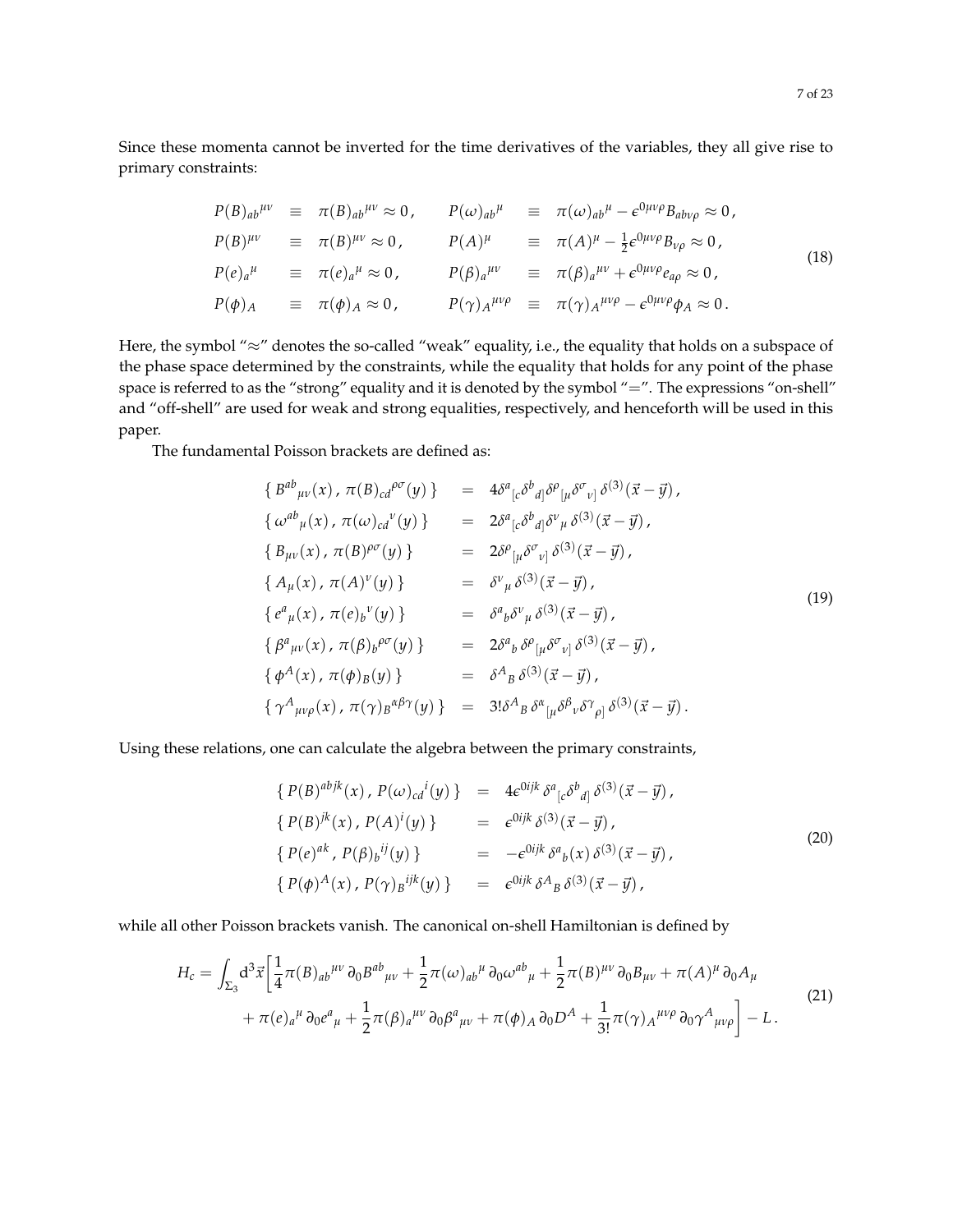Rewriting the Hamiltonian [\(21\)](#page-6-0) such that all the velocities are multiplied by the first class constraints and therefore in an on-shell quantity they drop out, one obtains:

$$
H_{c} = -\int_{\Sigma_{3}} d^{3} \vec{x} \, e^{0ijk} \left[ \frac{1}{2} B_{ab0i} R^{ab}{}_{jk} + \frac{1}{2} B_{0i} F_{jk} + \frac{1}{6} e_{a0} \, \mathcal{G}^{a}{}_{ijk} + \beta^{a}{}_{0i} \nabla_{j} e_{ak} \right. \\
\left. + \frac{1}{2} \omega^{ab}{}_{0} \left( \nabla_{i} B_{ab}{}_{jk} - e_{[a|i} \, \beta_{|b]jk} \right) + \frac{1}{2} A_{0} \left( \partial_{i} B_{jk} + \frac{1}{3} \, \phi_{A} \, \triangleright_{B}{}^{A} \, \gamma^{B}{}_{ijk} \right) + \frac{1}{2} \gamma^{A}{}_{0ij} \nabla_{k} \phi_{A} \right].
$$
\n(22)

This expression does not depend on any of the canonical momenta and it contains only the fields and their spatial derivatives. By adding a Lagrange multiplier  $\lambda$  for each of the primary constraints we can build the off-shell Hamiltonian, which is given by:

$$
H_{T} = H_{c} + \int_{\Sigma_{3}} d^{3} \vec{x} \left[ \frac{1}{4} \lambda (B)^{ab}{}_{\mu\nu} P(B){}_{ab}{}^{\mu\nu} + \frac{1}{2} \lambda (\omega)^{ab}{}_{\mu} P(\omega){}_{ab}{}^{\mu} + \frac{1}{2} \lambda (B){}_{\mu\nu} P(B){}^{\mu\nu} + \lambda (A){}_{\mu} P(A)^{\mu} + \lambda (A)^{a}{}_{\mu} P(\omega){}_{a}{}^{\mu} + \frac{1}{2} \lambda (B)^{a}{}_{\mu\nu} P(\omega){}_{a}{}^{\mu} + \frac{1}{2} \lambda (B)^{a}{}_{\mu\nu} P(\omega){}_{a}{}^{\mu\nu} + \lambda (\phi)^{A} P(\phi){}_{A} + \frac{1}{3!} \lambda (\gamma)^{A}{}_{\mu\nu\rho} P(\gamma){}_{A}{}^{\mu\nu\rho} \right].
$$
\n(23)

Since the primary constraints must be preserved in time, one must impose the following requirement:

<span id="page-7-0"></span>
$$
\dot{P} \equiv \{P, H_T\} \approx 0,\tag{24}
$$

for each primary constraint *P*. By using the consistency condition [\(24\)](#page-7-0) for the primary constraints  $P(B)_{ab}{}^{0i}$ ,  $P(\omega)_{ab}$ <sup>0</sup>,  $P(B)$ <sup>0*i*</sup>,  $P(A)$ <sup>0</sup>,  $P(e)_{a}$ <sup>0</sup>,  $P(\beta)_{a}$ <sup>0*i*</sup>, and  $P(\gamma)_{A}$ <sup>0*ij*</sup>,

$$
\dot{P}(B)_{ab}^{0i} \approx 0, \quad \dot{P}(\omega)_{ab}^{0} \approx 0, \quad \dot{P}(B)^{0i} \approx 0, \quad \dot{P}(A)^{0} \approx 0, \n\dot{P}(e)_{a}^{0} \approx 0, \quad \dot{P}(\beta)_{a}^{0i} \approx 0, \quad \dot{P}(\gamma)_{A}^{0ij} \approx 0,
$$
\n(25)

one obtains the secondary constraints  $S$ ,

$$
S(R)_{ab}{}^{i} \equiv \epsilon^{0ijk} R_{abjk} \approx 0, \t S(\nabla B)_{ab} \equiv \epsilon^{0ijk} (\nabla_{i} B_{abjk} - e_{[a|i} \beta_{|b]jk}) \approx 0, \nS(F)^{i} \equiv \frac{1}{2} \epsilon^{0ijk} F_{jk} \approx 0, \t S(\nabla B) \equiv \frac{1}{2} \epsilon^{0ijk} (\partial_{i} B_{jk} + \frac{1}{3} \phi_{A} \rhd_{B}{}^{A} \gamma^{B}{}_{ijk}) \approx 0, \nS(G)_{a} \equiv \frac{1}{6} \epsilon^{0ijk} G_{aijk} \approx 0, \t S(\nabla e)_{a}{}^{i} \equiv \epsilon^{0ijk} \nabla_{j} e_{ak} \approx 0, \nS(\nabla \phi)_{A}{}^{ij} \equiv \epsilon^{0ijk} \nabla_{k} \phi_{A} \approx 0,
$$
\n(26)

while in the case of  $P(B)_{ab}{}^{jk}$ ,  $P(\omega)_{ab}{}^k$ ,  $P(B)^{jk}$ ,  $P(A)^k$ ,  $P(e)_a{}^k$ ,  $P(\beta)_a{}^{jk}$ ,  $P(\phi)_A$  and  $P(\gamma)_A{}^{ijk}$  the consistency conditions  $k \sim \Omega$   $\vec{p}(p)$ *jk* 

$$
\dot{P}(B)_{ab}{}^{jk} \approx 0, \quad \dot{P}(\omega)_{ab}{}^{k} \approx 0, \quad \dot{P}(B)^{jk} \approx 0, \quad \dot{P}(A)^{k} \approx 0,
$$
\n
$$
\dot{P}(e)_{a}{}^{k} \approx 0, \quad \dot{P}(\beta)_{a}{}^{jk} \approx 0, \quad \dot{P}(\phi)_{A} \approx 0, \quad \dot{P}(\gamma)_{A}{}^{ijk} \approx 0,
$$
\n
$$
(27)
$$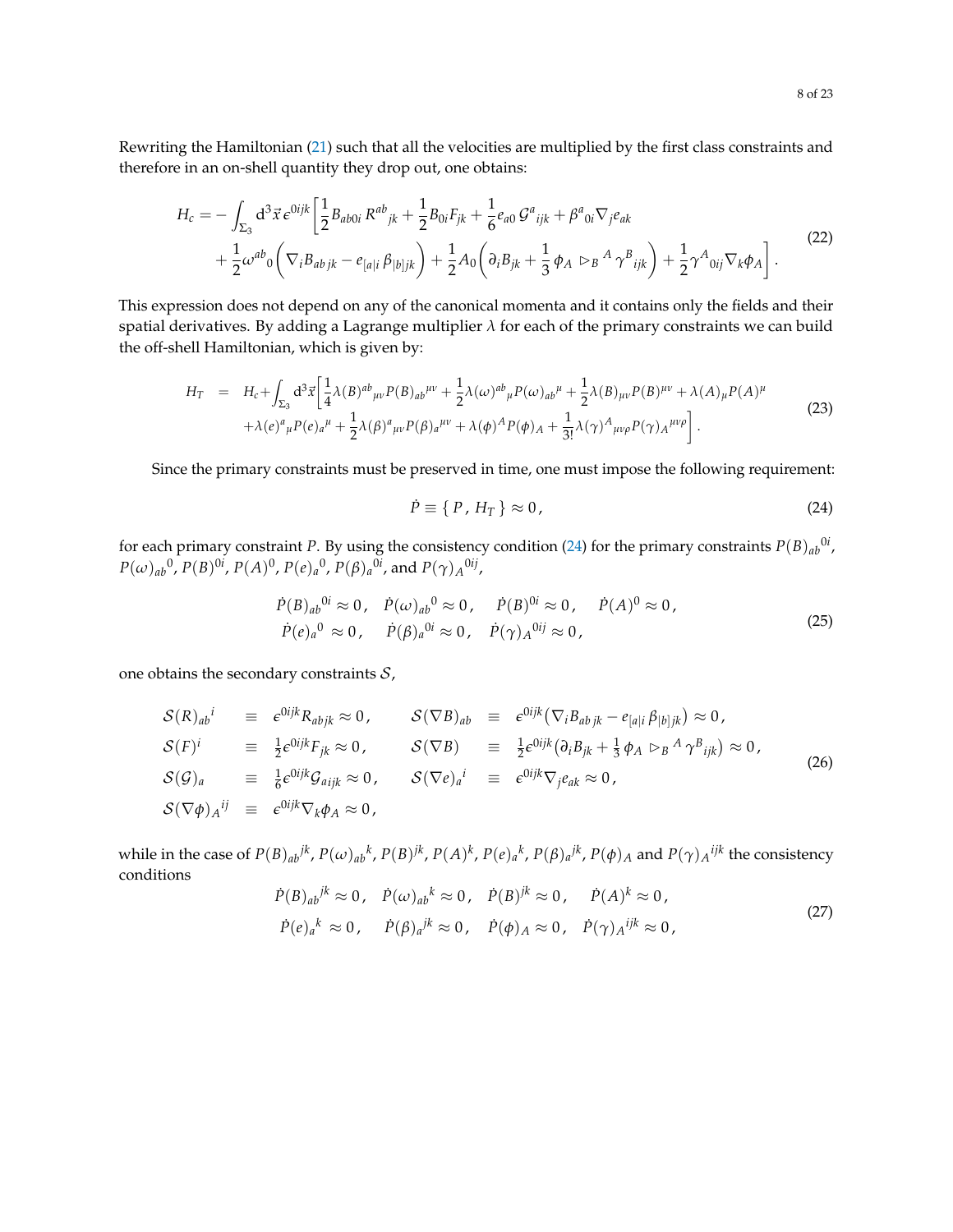determine the following Lagrange multipliers:

$$
\lambda(\omega)_{ab}^{i} \approx \nabla^{i} \omega_{ab0}, \qquad \lambda(B)^{ij} \approx 2\partial^{[i]} B^{0|j]} + \gamma_{A}^{0ij} \rhd_{B} A \phi^{B},
$$
\n
$$
\lambda(A)^{i} \approx \partial^{i} A_{0}, \qquad \lambda(\beta)_{a}^{ij} \approx 2\nabla^{[i]} \beta_{a}^{0|j]} - \omega_{ab}^{0} \beta^{bij},
$$
\n
$$
\lambda(\phi)^{A} \approx A^{0} \rhd A_{B} \phi^{B}, \qquad \lambda(e)_{a}^{i} \approx \nabla^{i} e_{a}^{0} - \omega_{a}^{b}^{0} e_{b}^{i},
$$
\n
$$
\lambda(B)_{ab}^{ij} \approx 2\nabla^{[i]} B_{ab}^{0|j]} + e_{[a|0} \beta_{[b]}^{ij} - 2e_{[a]}^{[i]} \beta_{[b]}^{0|j]} + 2\omega_{[a|}^{c} B_{[b]}^{cij},
$$
\n
$$
\lambda(\gamma)_{A}^{ijk} \approx -A^{0} \rhd_{A}^{B} \gamma_{B}^{ijk} + \nabla^{i} \gamma_{A}^{0jk} - \nabla^{j} \gamma_{A}^{0ik} + \nabla^{k} \gamma_{A}^{0ij}.
$$
\n(28)

Note that the consistency conditions leave the Lagrange multipliers

$$
\lambda(B)^{ab}{}_{0i}, \qquad \lambda(\omega)^{ab}{}_{0}, \qquad \lambda(B){}_{0i}, \qquad \lambda(A){}_{0}, \qquad \lambda(e)^{a}{}_{0}, \qquad \lambda(\beta)^{a}{}_{0i}, \qquad \lambda(\gamma)^{A}{}_{0ij} \qquad (29)
$$

undetermined. The consistency conditions of the secondary constraints do not produce new constraints, since one can show that

$$
\begin{array}{rcl}\n\mathcal{S}(R)^{abi} & = & \{\mathcal{S}(R)^{abi}, H_T\} \\
\mathcal{S}(\nabla B) & = & \{\mathcal{S}(\nabla B), H_T\} \\
\mathcal{S}(G)^a & = & \{\mathcal{S}(G)^a, H_T\} \\
\mathcal{S}(G)^a & = & \{\mathcal{S}(G)^a, H_T\} \\
\mathcal{S}(\nabla e)_a^i & = & \{\mathcal{S}(G)^a, H_T\} \\
\mathcal{S}(\nabla e)_a^i & = & \{\mathcal{S}(\nabla e)_a^i, H_T\} \\
\mathcal{S}(\nabla e)_a^i & = & \{\mathcal{S}(\nabla e)_a^i, H_T\} \\
\mathcal{S}(\nabla \phi)_A^{ij} & = & \{\mathcal{S}(\nabla \phi)_A^{ij}, H_T\} \\
\mathcal{S}(\nabla \phi)_A^{ij} & = & \{\mathcal{S}(\nabla \phi)_A^{ij}, H_T\} \\
\mathcal{S}(F)^i & = & \{\mathcal{S}(F)^i, H_T\} \\
\mathcal{S}(\nabla B)_{ab} & = & \{\mathcal{S}(F)^i, H_T\} \\
\mathcal{S}(\nabla B)_{ab}, H_T\} & = & \mathcal{S}(R)_{[a]c}{}^k B^c_{[b]0k} + \omega_{[a]}{}^c{}_0 \mathcal{S}(\nabla B)_{[b]c} \\
& & -\beta_{[a]0k} \mathcal{S}(\nabla e)_{[b]}{}^k + e_{[a]0} \mathcal{S}(G)_{[b]}.\n\end{array}
$$
\n(30)

Then, the total Hamiltonian can be written as

$$
H_T = \int_{\Sigma_3} d^3 \vec{x} \left[ \frac{1}{2} \lambda (B)_{ab}^{0i} \Phi(B)^{ab}{}_i + \frac{1}{2} \lambda (\omega)_{ab}^{0} \Phi(\omega)^{ab} + \lambda (B)^{0i} \Phi(B)_i + \lambda (A)^0 \Phi(A) \right. \\ \left. + \lambda (e)_a^{0} \Phi(e)^a + \lambda (\beta)_a^{0i} \Phi(\beta)^a{}_i + \frac{1}{2} \lambda (\gamma)_A^{0ij} \Phi(\gamma)^A{}_{ij} \right. \\ \left. - \frac{1}{2} B_{ab0i} \Phi(R)^{abi} - \frac{1}{2} \omega_{ab0} \Phi(\nabla B)^{ab} - B_{0i} \Phi(F)^i - A_0 \Phi(\nabla B) \right. \\ \left. - e_{a0} \Phi(\mathcal{G})^a - \beta_{a0i} \Phi(\nabla e)^{ai} - \frac{1}{2} \gamma_{A0ij} \Phi(\nabla \phi)^{Aij} \right], \tag{31}
$$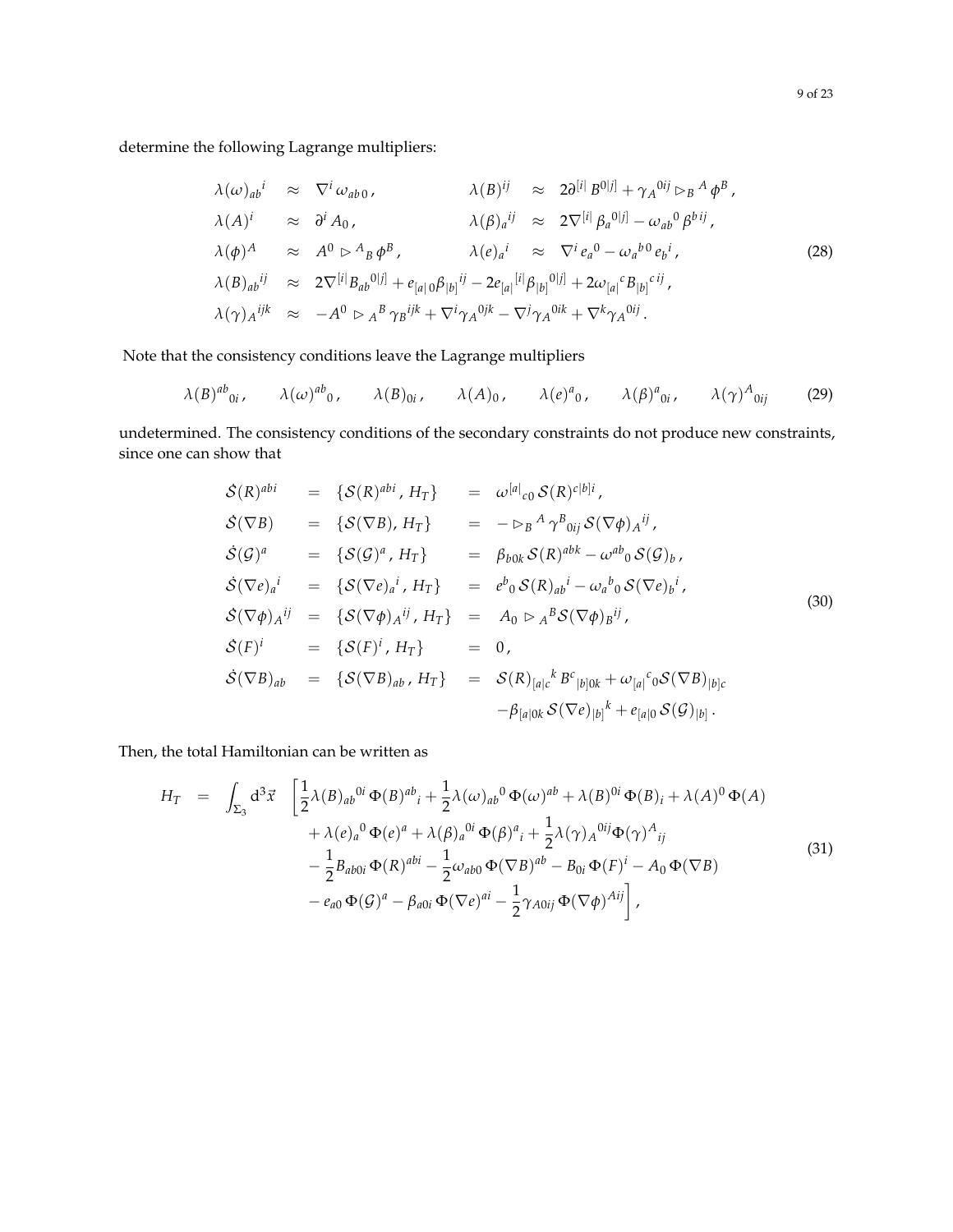where

$$
\Phi(B)^{ab} = P(B)^{ab}{}_{0i}, \qquad \Phi(\gamma)^{A}{}_{ij} = P(\gamma)^{A}{}_{0ij}, \n\Phi(\omega)^{ab} = P(\omega)^{ab}{}_{0}, \qquad \Phi(F)^{i} = S(F)^{i} - \partial_{j}P(B)^{ij}, \n\Phi(B)_{i} = P(B)_{0i}, \qquad \Phi(R)^{abi} = S(R)^{abi} - \nabla_{j}P(B)^{abi}{}_{j}, \n\Phi(A) = P(A)_{0}, \qquad \Phi(G)^{a} = S(G)^{a} + \nabla_{i}P(e)^{ai} - \frac{1}{4}\beta_{bij}P(B)^{abi}{}_{j}, \n\Phi(e)^{a} = P(e)^{a}{}_{0}, \qquad \Phi(\nabla e)^{ai} = S(\nabla e)^{ai} - \nabla_{j}P(\beta)^{ai}{}_{j} + \frac{1}{2}e_{bj}P(B)^{abi}{}_{j}, \n\Phi(\beta)^{a}{}_{i} = P(\beta)^{a}{}_{0i}, \qquad \Phi(\nabla \phi)^{Aij} = S(\nabla \phi)^{Aij} + \nabla_{k}P(\gamma)^{Aijk} - \nabla_{j}A \phi^{B}P(B)^{ij}, \n\Phi(\nabla B) = S(\nabla B) + \partial_{i}P(A)^{i} + \frac{1}{3!}\gamma^{A}{}_{ijk} \rhd_{A}{}^{B}P(\gamma){}_{B}{}^{ijk} - \phi_{A} \rhd_{B}{}^{A}P(\phi)^{B}, \n\Phi(\nabla B)^{ab} = S(\nabla B)^{ab} + \nabla_{i}P(\omega)^{abi} + B^{[a]}{}_{cij}P(B)^{c|b|ij} - 2e^{[a]}{}_{i}P(e)^{[b]i} - \beta^{[a]}{}_{ij}P(\beta)^{[b]ij},
$$
\n(32)

are the first-class constraints, while

$$
\chi(B)_{ab}{}^{jk} = P(B)_{ab}{}^{jk}, \qquad \chi(B){}^{jk} = P(B){}^{jk}, \qquad \chi(e)_a{}^i = P(e)_a{}^i, \qquad \chi(\phi)_A = P(\phi)_A,
$$
  

$$
\chi(\omega)_{ab}{}^i = P(\omega)_{ab}{}^i, \qquad \chi(A){}^i = P(A){}^i, \qquad \chi(\beta)_a{}^{ij} = P(\beta)_a{}^{ij}, \qquad \chi(\gamma)_A{}^{ijk} = P(\gamma)_A{}^{ijk}, \qquad (33)
$$

are the second-class constraints.

The PB algebra of the first-class constraints is given by:

<span id="page-9-0"></span>
$$
\begin{array}{rcl}\n\{\ \Phi(\mathcal{G})^{a}(x),\ \Phi(\nabla e)_{b}{}^{i}(y)\ \} & = & -\Phi(R)^{a}{}_{b}{}^{i}(x)\ \delta^{(3)}(\vec{x}-\vec{y})\, \\
\{\ \Phi(\mathcal{G})^{a}(x),\ \Phi(\nabla B)_{bc}(y)\ \} & = & 2\delta^{a}{}_{[b|}\ \Phi(\mathcal{G})_{|c|}(x)\ \delta^{(3)}(\vec{x}-\vec{y})\, \\
\{\ \Phi(\nabla e)^{a}{}_{i}(x),\ \Phi(\nabla B)_{bc}(y)\ \} & = & 2\delta^{a}{}_{[b|}\Phi(\nabla e)_{|c]i}(x)\ \delta^{(3)}(\vec{x}-\vec{y})\, \\
\{\ \Phi(R)^{abi}(x),\ \Phi(\nabla B)_{cd}(y)\ \} & = & -4\delta^{[a]}{}_{[c}\ \Phi(R)^{[b]}{}_{d]i}(x)\ \delta^{(3)}(\vec{x}-\vec{y})\, \\
\{\ \Phi(\nabla B)^{ab}(x),\ \Phi(\nabla B)_{cd}(y)\ \} & = & -4\delta^{[a]}{}_{[c|}\ \Phi(\nabla B)^{[b]}{}_{|d]}(x)\ \delta^{(3)}(\vec{x}-\vec{y})\, \\
\{\ \Phi(\nabla B)(x),\ \Phi(\nabla \phi)_{A}{}^{ij}(y)\ \} & = & -2\ \triangleright^{B}{}_{A}\ \Phi(\nabla \phi)_{B}{}^{ij}(x)\ \delta^{(3)}(\vec{x}-\vec{y})\,.\n\end{array}\n\tag{34}
$$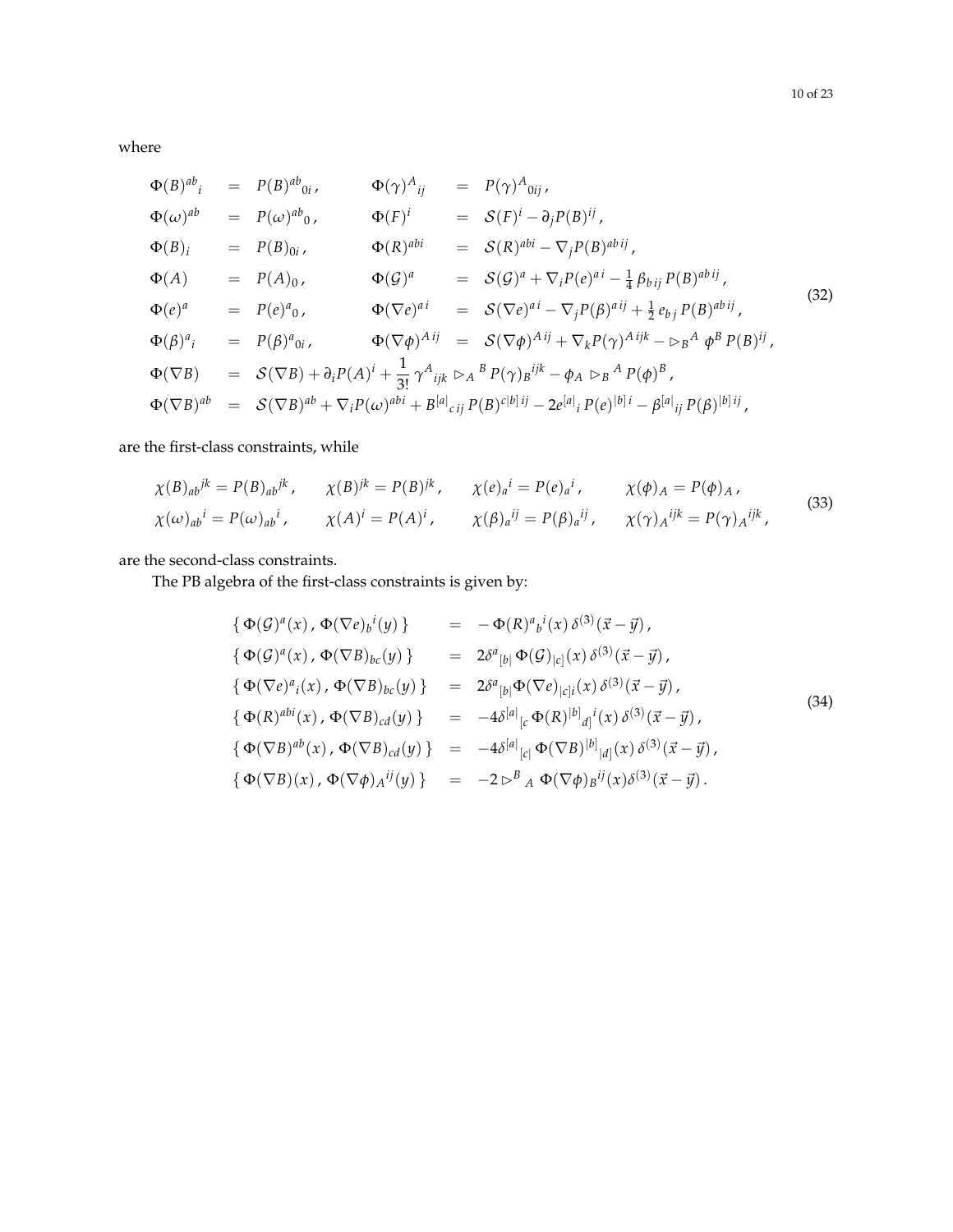$$
\begin{array}{rcl}\n\{\Phi(R)^{abi}(x), \chi(\omega)_{cd}^{j}(y)\} & = & 4\delta^{[a]}_{[c|}\chi(B)^{[b]}_{[d]}^{ij}(x)\delta^{(3)}(\vec{x}-\vec{y}) \\
\{\Phi(G)^{a}(x), \chi(\omega)_{cd}^{i}(y)\} & = & 2\delta^{a}_{[c|}\chi(e)_{[d]}^{i}(x)\delta^{(3)}(\vec{x}-\vec{y}) \\
\{\Phi(G)^{a}(x), \chi(\beta)_{c}^{jk}(y)\} & = & -\frac{1}{2}\chi(B)^{a}{}_{c}^{jk}(x)\delta^{(3)}(\vec{x}-\vec{y}) \\
\{\Phi(\nabla e)^{ai}(x), \chi(\omega)_{cd}^{j}(y)\} & = & -2\delta^{a}{}_{[c|}\chi(\beta)_{[d]}^{ij}(x)\delta^{(3)}(\vec{x}-\vec{y}) \\
\{\Phi(\nabla e)^{ai}(x), \chi(\omega)_{cd}^{j}(y)\} & = & \frac{1}{2}\chi(B)^{a}{}_{b}^{ij}\delta^{(3)}(\vec{x}-\vec{y}) \\
\{\Phi(\nabla B)^{ab}(x), \chi(\omega)_{cd}^{i}(y)\} & = & 4\delta^{[a]}{}_{[c|}\chi(\omega)_{[d]}^{[b]i}\delta^{(3)}(\vec{x}-\vec{y}) \\
\{\Phi(\nabla B)(x), \chi(A)^{i}(y)\} & = & 2\chi(A)^{i}\delta^{(3)}(\vec{x}-\vec{y}) \\
\{\Phi(\nabla B)^{ab}(x), \chi(\beta)_{c}^{jk}(y)\} & = & -2\delta^{[a]}{}_{c}\chi(\beta)^{[b]jk}\delta^{(3)}(x-y), \\
\{\Phi(\nabla B)^{ab}(x), \chi(\gamma)_{a}^{ijk}(y)\} & = & \triangleright_{A}^{B}\chi(\gamma)_{B}^{ijk}(x)\delta^{(3)}(\vec{x}-\vec{y}) \\
\{\Phi(\nabla B)^{ab}(x), \chi(e)_{a}^{jk}(y)\} & = & -2\delta^{[a]}{}_{c}\chi(B)_{d|}^{[b]jk}\delta^{(3)}(\vec{x}-\vec{y}) \\
\{\Phi(\nabla B)^{ab}(x), \chi(e)_{a}^{j}(y)\} & = & -2\delta^{[a]}{}_{c}\chi(e)^
$$

The PB algebra between the second-class constraints has already been calculated, and is given in Equations [\(20\)](#page-6-1).

## <span id="page-10-0"></span>**4. The Bianchi Identities**

In order to calculate the number of degrees of freedom in the theory, one needs to make use of the *Bianchi identities* (BI), as well as additional, *generalized Bianchi identities* (GBI) that are an analogue of the ordinary BI for the additional fields present in the theory.

One uses BI associated with the 1-form fields  $\omega^{ab}$  and  $e^a$ , as well as the GBI for the 1-form *A*. Namely, the corresponding 2-form curvatures

$$
R^{ab} = d\omega^{ab} + \omega^a{}_c \wedge \omega^{cb} , \qquad T^a = de^a + \omega^a{}_b \wedge e^b , \qquad F = dA , \qquad (36)
$$

satisfy the following identities:

<span id="page-10-2"></span>
$$
\epsilon^{\lambda\mu\nu\rho} \nabla_{\mu} R^{ab}{}_{\nu\rho} = 0 \,, \tag{37}
$$

<span id="page-10-3"></span>
$$
\epsilon^{\lambda\mu\nu\rho} \left( \nabla_{\mu} T^{a}{}_{\nu\rho} - R^{ab}{}_{\mu\nu} e_{b\rho} \right) = 0, \qquad (38)
$$

<span id="page-10-1"></span>
$$
\epsilon^{\lambda\mu\nu\rho} \nabla_{\mu} F_{\nu\rho} = 0. \tag{39}
$$

Choosing the free index to be time coordinate  $\lambda = 0$ , these indentities, as the time-independent parts of the Bianchi identities, become the off-shell restrictions in the sense of the Hamiltonian analysis. On the other hand, choosing the free index to be a spatial coordinate, one obtains time-dependent pieces of the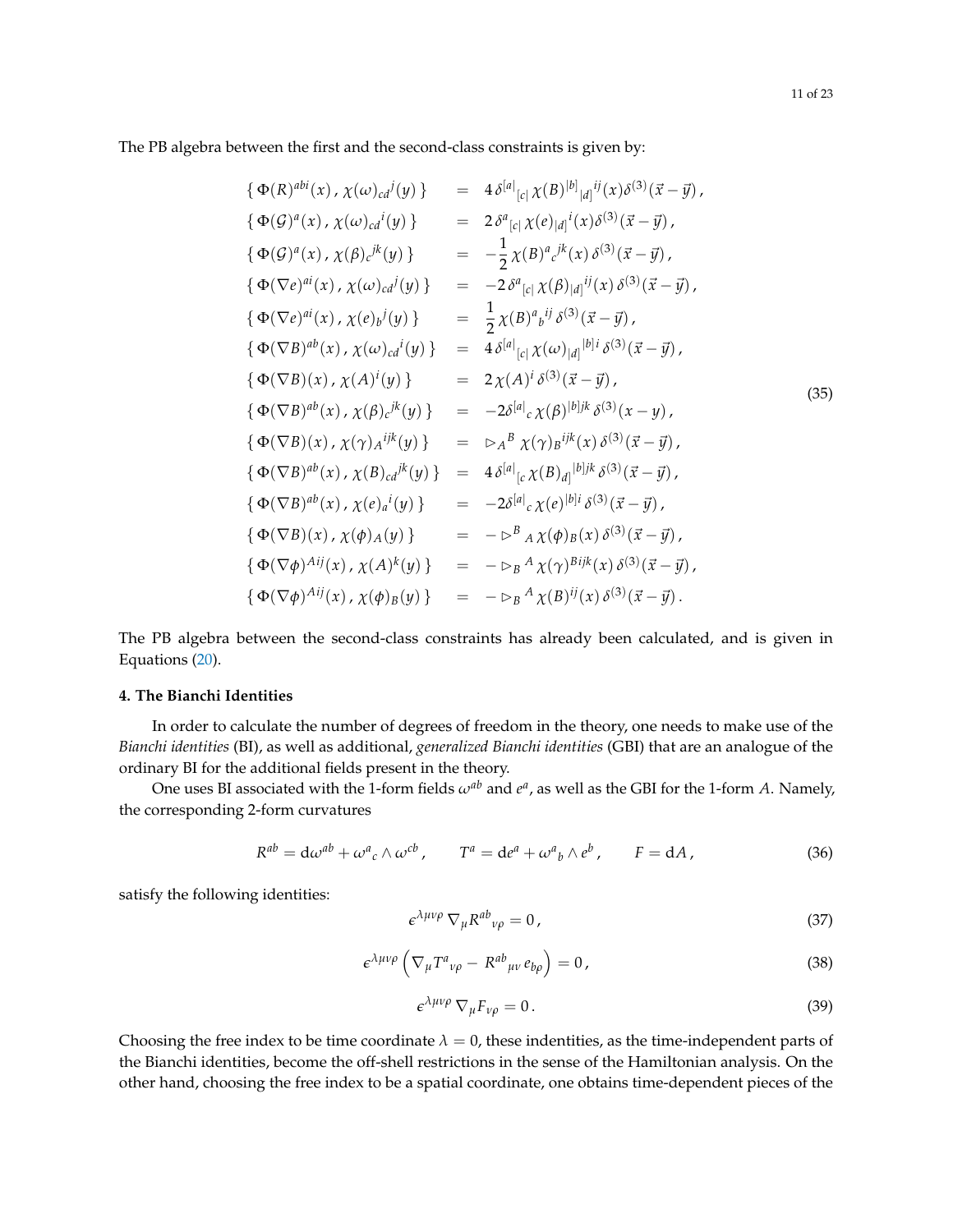Bianchi identities, which do not enforce any restrictions, but can instead be derived as a consequence of the Hamiltonian equations of motion.

There are also GBI associated with the 2-form fields  $B^{ab}$ , *B* and  $\beta^a$ . The corresponding 3-form curvatures are given by

$$
S^{ab} = dB^{ab} + 2\omega^{[a]}_c \wedge B^{c\,b]}, \qquad P = dB, \qquad G^a = d\beta^a + \omega^a{}_b \wedge \beta^b. \tag{40}
$$

Differentiating these expressions, one obtains the following GBI:

$$
\epsilon^{\lambda\mu\nu\rho}\left(\frac{1}{3}\nabla_{\lambda} S^{ab}{}_{\mu\nu\rho} - R^{[a|c}{}_{\lambda\mu} B_c{}^{[b]}{}_{\nu\rho}\right) = 0, \qquad (41)
$$

$$
\epsilon^{\lambda\mu\nu\rho}\partial_{\lambda} P_{\mu\nu\rho} = 0, \qquad (42)
$$

$$
\epsilon^{\lambda\mu\nu\rho}\left(\frac{2}{3}\nabla_{\lambda}G^{a}{}_{\mu\nu\rho}-R^{ab}{}_{\lambda\mu}\beta_{b\nu\rho}\right)=0.
$$
\n(43)

However, in four-dimensional spacetime, these identities will be single-component equations, with no free spacetime indices, and therefore necessarily feature time derivatives of the fields. Thus, they do not impose any off-shell restictions on the canonical variables.

Finally, there is also GBI associated with the 0-form *φ*. The corresponding 1-form curvature is:

$$
Q^A = d\phi^A + \rhd_B{}^A A \wedge \phi^B \,, \tag{44}
$$

so that the GBI associated with this curvature is:

<span id="page-11-0"></span>
$$
\epsilon^{\lambda\mu\nu\rho}\left(\nabla_{\nu}Q^{A}{}_{\rho}-\frac{1}{2}\vartriangleright_{B}{}^{A}F_{\nu\rho}\phi^{B}\right)=0.\tag{45}
$$

This GBI consists of 12 component equations, corresponding to six possible choices of the free antisymmetrized spacetime indices  $\lambda \mu$ , and the 2 possible choices of the free group index  $A$ . However, not all of these 12 identities are independent. This can be seen by taking the derivative of the Equation [\(45\)](#page-11-0) and obtaining eight identities of the form

<span id="page-11-1"></span>
$$
\triangleright_B{}^A \epsilon^{\lambda \mu \nu \rho} \partial_\mu F_{\nu \rho} \phi^B = 0, \qquad (46)
$$

which are automatically satisfied because of the GBI [\(39\)](#page-10-1). One concludes there are only four independent identities [\(45\)](#page-11-0). Now, fixing the value  $\lambda = 0$ , one obtains the time-independent components of both Equations  $(45)$  and  $(46)$ ,

<span id="page-11-2"></span>
$$
\epsilon^{0ijk} \left( \nabla_j Q^A{}_k - \frac{1}{2} \, \rhd_B^A F_{jk} \phi^B \right) = 0 \,, \tag{47}
$$

and

<span id="page-11-3"></span>
$$
\vartriangleright_B{}^A \, \epsilon^{0ijk} \, \partial_i \, F_{jk} \, \phi^B = 0 \,. \tag{48}
$$

Of these, there are six components in Equation [\(47\)](#page-11-2), but, because of the two components of Equation [\(48\)](#page-11-3), there are overall only four independent GBI relevant for the Hamiltonian analysis.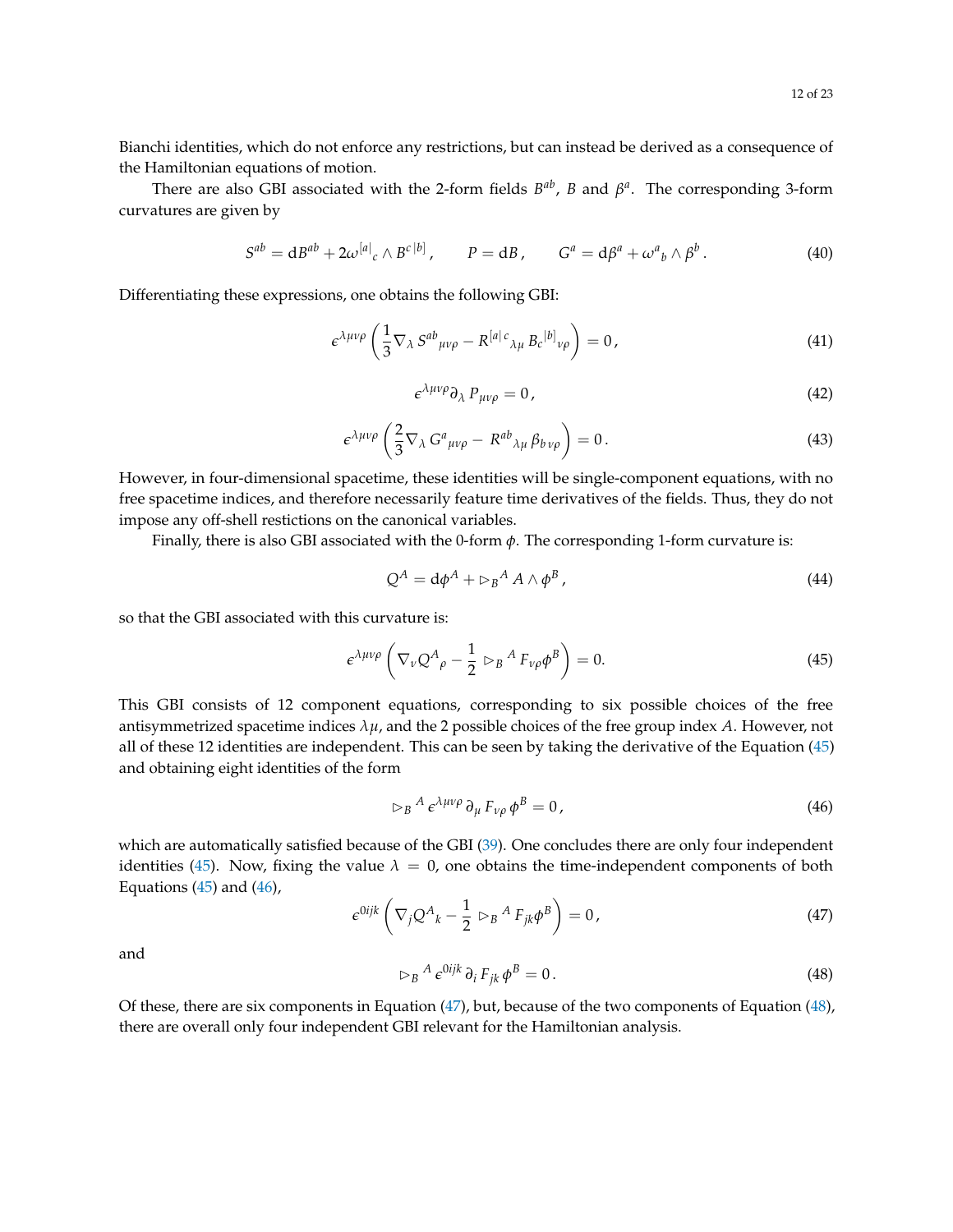## <span id="page-12-0"></span>**5. Number of Degrees of Freedom**

Let us now show that the structure of the constraints implies that there are no local degrees of freedom (DoF) in a 3*BF* theory. In the general case, if there are *N* initial fields in the theory and there are *F* independent first-class constraints per space point and *S* independent second-class constraints per space point, then the number of local DoF, i.e., the number of independent field components, is given by

<span id="page-12-1"></span>
$$
n = N - F - \frac{S}{2} \,. \tag{49}
$$

Equation [\(49\)](#page-12-1) is a consequence of the fact that *S* second-class constraints are equivalent to vanishing of *S*/2 canonical coordinates and *S*/2 of their momenta. The *F* first-class constraints are equivalent to vanishing of *F* canonical coordinates, and since the first-class constraints generate the gauge symmetries, we can impose *F* gauge-fixing conditions for the corresponding *F* canonical momenta. Consequently, there are 2*N* − 2*F* − *S* independent canonical coordinates and momenta and therefore 2*n* = 2*N* − 2*F* − *S*, giving rise to Equation [\(49\)](#page-12-1).

<span id="page-12-2"></span>In our case, *N* can be determined from the table [1,](#page-12-2) giving rise to a total of  $N = 120$  canonical

**Table 1.** The number of components for all fields present in the theory.

|  | $\omega^{ab}{}_{\mu}$ $A_{\mu}$ $\beta^{a}{}_{\mu\nu}$ $\gamma^{A}{}_{\mu\nu\rho}$ $B^{ab}{}_{\mu\nu}$ $B_{\mu\nu}$ $e^{a}{}_{\mu}$ $\phi^{A}$ |  |  |
|--|------------------------------------------------------------------------------------------------------------------------------------------------|--|--|
|  | 24 4 24 8 36 6 16 2                                                                                                                            |  |  |

<span id="page-12-3"></span>coordinates. Similarly, the number of independent components for the second class constraints is determined by the table [2,](#page-12-3) so that  $S = 70$ .

**Table 2.** The number of components for the second class constraints present in the theory.

| $\chi(B)_{ab}j^k$ $\chi(B)^{jk}$ $\chi(e)^{i}_{a}$ $\chi(\phi)_{A}$ $\chi(\omega)_{ab}^{i}$ $\chi(A)^{i}$ $\chi(\beta)_{a}^{ij}$ $\chi(\gamma)_{A}^{ijk}$ |  |                   |  |  |
|-----------------------------------------------------------------------------------------------------------------------------------------------------------|--|-------------------|--|--|
|                                                                                                                                                           |  | 18 3 12 2 18 3 12 |  |  |

The first-class constraints are not all independent because of BI and GBI. To see that, take the derivative of Φ(*R*) *abi* to obtain

$$
\nabla_i \Phi(R)^{abi} = \varepsilon^{0ijk} \nabla_i R^{ab}{}_{jk} + \frac{1}{2} R^{c[a]}{}_{ij} P(B)_c{}^{|b]ij}.
$$
\n
$$
(50)
$$

The first term on the right-hand side is zero off-shell because  $\epsilon^{ijk}\nabla_iR^{ab}{}_{jk}=0$ , which is a  $\lambda=0$  component of the BI [\(37\)](#page-10-2). The second term on the right-hand side is also zero off-shell, since it is a product of two constraints,

$$
R^{c[a]}_{ij} P(B)_c{}^{|b]ij} \equiv \frac{1}{2} \epsilon_{0ijk} S(R)^{c[a|k]} P(B)_c{}^{|b]ij} = 0.
$$
 (51)

Therefore, we have the off-shell identity

<span id="page-12-4"></span>
$$
\nabla_i \Phi(R)^{abi} = 0,\t\t(52)
$$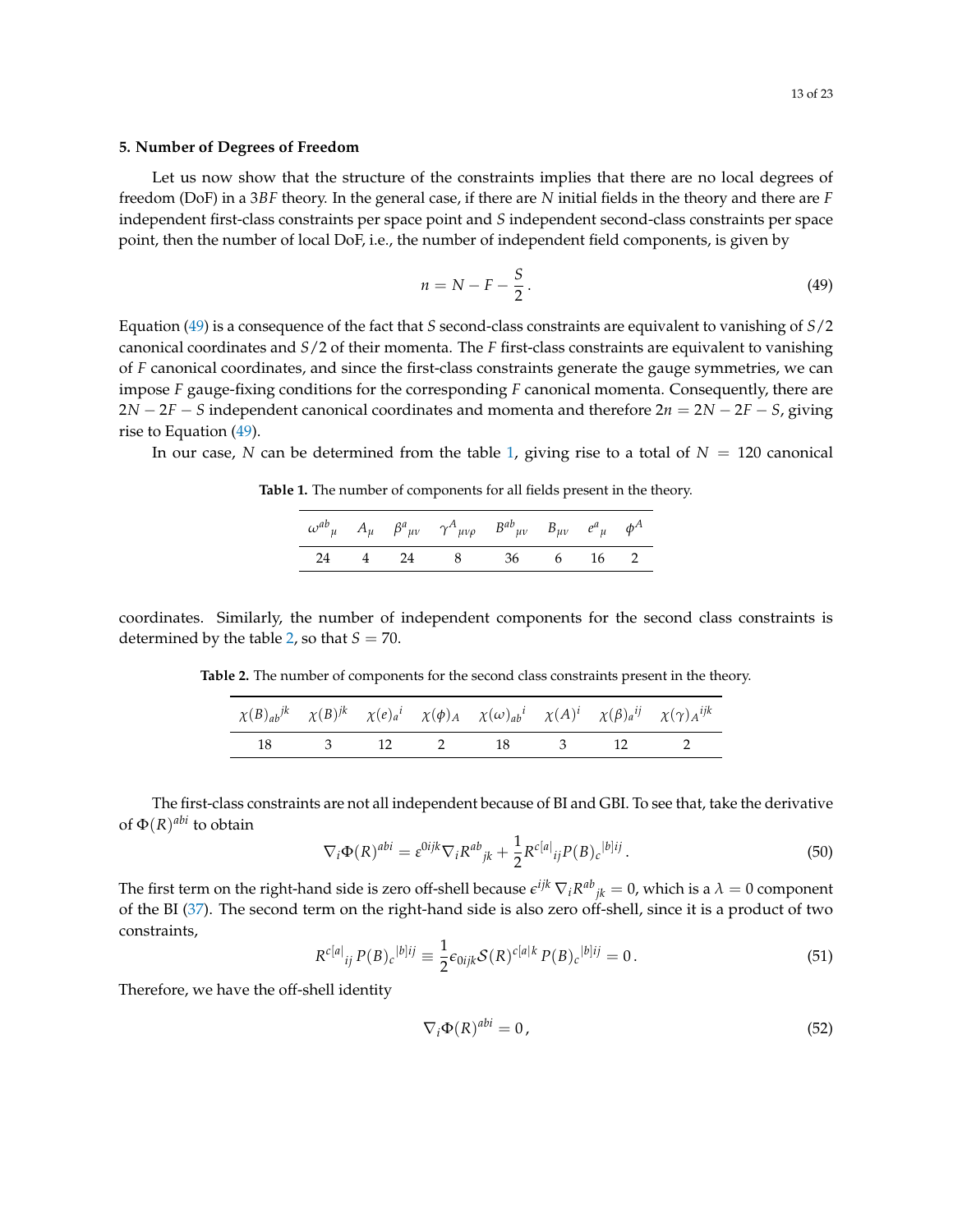which means that six components of  $\Phi(R)^{abi}$  are not independent of the others. In an analogous fashion, taking the derivative of  $\Phi(F)^i$ , one obtains

$$
\partial_i \Phi(F)^i = \varepsilon^{0ijk} \partial_i F_{jk} + \frac{1}{2} F_{ij} P(B)^{ij}.
$$
 (53)

The first term on the right-hand side is zero off-shell because  $\epsilon^{ijk}\,\partial_iF_{jk}=0$ , which is a  $\lambda=0$  component of the GBI [\(37\)](#page-10-2). The second term on the right-hand side is also zero off-shell, since it is a product of two constraints,

$$
F_{ij} P(B)^{ij} \equiv \frac{1}{2} \epsilon_{0ijk} \mathcal{S}(F)^k P(B)^{ij} = 0.
$$
\n
$$
(54)
$$

Therefore, we have the off-shell identity

<span id="page-13-2"></span>
$$
\partial_i \Phi(F)^i = 0 \tag{55}
$$

which means that one component of  $\Phi(F)^i$  is not independent of the others. Similarly, one can demonstrate that

<span id="page-13-0"></span>
$$
\nabla_i \Phi(\nabla e)_a{}^i - \frac{1}{2} \Phi(R)_{ab}{}^i e^b{}_i + \frac{1}{4} \epsilon^{0ijk} \mathcal{S}(R)_{abb} P(\beta)^b{}_{ij} = \frac{1}{2} \epsilon^{0ijk} \left( \nabla_i T_{ajk} - R_{ab\,ij} e^b{}_k \right) \,. \tag{56}
$$

The right-hand side of the Equation [\(56\)](#page-13-0) is the  $\lambda = 0$  component of the BI [\(38\)](#page-10-3), so that Equation (56) gives the relation:

<span id="page-13-3"></span>
$$
\nabla_i \Phi(\nabla e)_a{}^i - \frac{1}{2} \Phi(R)_{ab}{}^i e^b{}_i = 0, \qquad (57)
$$

where we have omitted the term that is the product of two constraints. This relation means that four components of the constraints  $\Phi(\nabla e)_a{}^i$  and  $\Phi(R)_{ab}{}^i$  can be expressed in terms of the rest. Finally, one can also demonstrate that

$$
\nabla_i \Phi(\nabla \phi)_{A}^{ij} - \frac{1}{2} \epsilon_{0ikl} \rhd_A \mathcal{S}(F)^l \chi(\gamma)_B^{ijk} + \rhd^B{}_A \phi_B \Phi(F)^j
$$
  
+ 
$$
\frac{1}{2} \epsilon_{0ilm} \rhd^B{}_A P(B)^{ij} \mathcal{S}(\nabla \phi)_B^{lm} = \epsilon^{0ijk} \left( \nabla_i Q_{Ak} + \frac{1}{2} \rhd^B{}_A F_{ik} \phi_B \right) ,
$$
 (58)

which gives

<span id="page-13-1"></span>
$$
\nabla_i \Phi (\nabla \phi)_A{}^{ij} + \frac{1}{2} \rhd^B {}_A \phi_B \Phi (F)^j = 0, \qquad (59)
$$

for  $\lambda = 0$  component of the GBI [\(45\)](#page-11-0), where we have again used that the product of two contraints is zero off-shell. This relation suggests that six components of two first-class constraints,  $\Phi(\nabla\phi)_A{}^{ij}$  and  $\Phi(F)^j$ , are not independent of the others. However, in the previous section, we have discussed that only four of these six identities are mutually independent, which means that we have only four independent identities [\(59\)](#page-13-1). A rigorous proof of this statement entails the evaluation of the corresponding Wronskian, and is left for future work.

Taking into account all of the above indentites [\(52\)](#page-12-4), [\(55\)](#page-13-2), [\(57\)](#page-13-3), and [\(59\)](#page-13-1), we can finally evaluate the total number of independent first-class constraints. From the table [3,](#page-13-4) one can see that the total number

<span id="page-13-4"></span>**Table 3.** The number of components for the first class constraints present in the theory. The identities [\(52\)](#page-12-4), [\(55\)](#page-13-2), [\(57\)](#page-13-3), and [\(59\)](#page-13-1) reduce the number of components which are independent. This reduction is explicitly denoted in the table.

|  |  |  | $\Phi(B)_{ab}{}^i \Phi(B)^i \Phi(e)_a \Phi(\omega)_{ab} \Phi(A) \Phi(\beta)_a{}^i \Phi(\gamma)_A{}^{ij} \Phi(R)_{ab}{}^i \Phi(F)^i \Phi(\mathcal{G})_a \Phi(\nabla e)_a{}^i \Phi(\nabla B)_{ab} \Phi(\nabla B) \Phi(\nabla \phi) A^{ij}$ |  |  |  |
|--|--|--|------------------------------------------------------------------------------------------------------------------------------------------------------------------------------------------------------------------------------------------|--|--|--|
|  |  |  | $3 \quad 4 \quad 6 \quad 1 \quad 12 \quad 6 \quad 18-6 \quad 3-1 \quad 4 \quad 12-4 \quad 6 \quad 1 \quad 6-4$                                                                                                                           |  |  |  |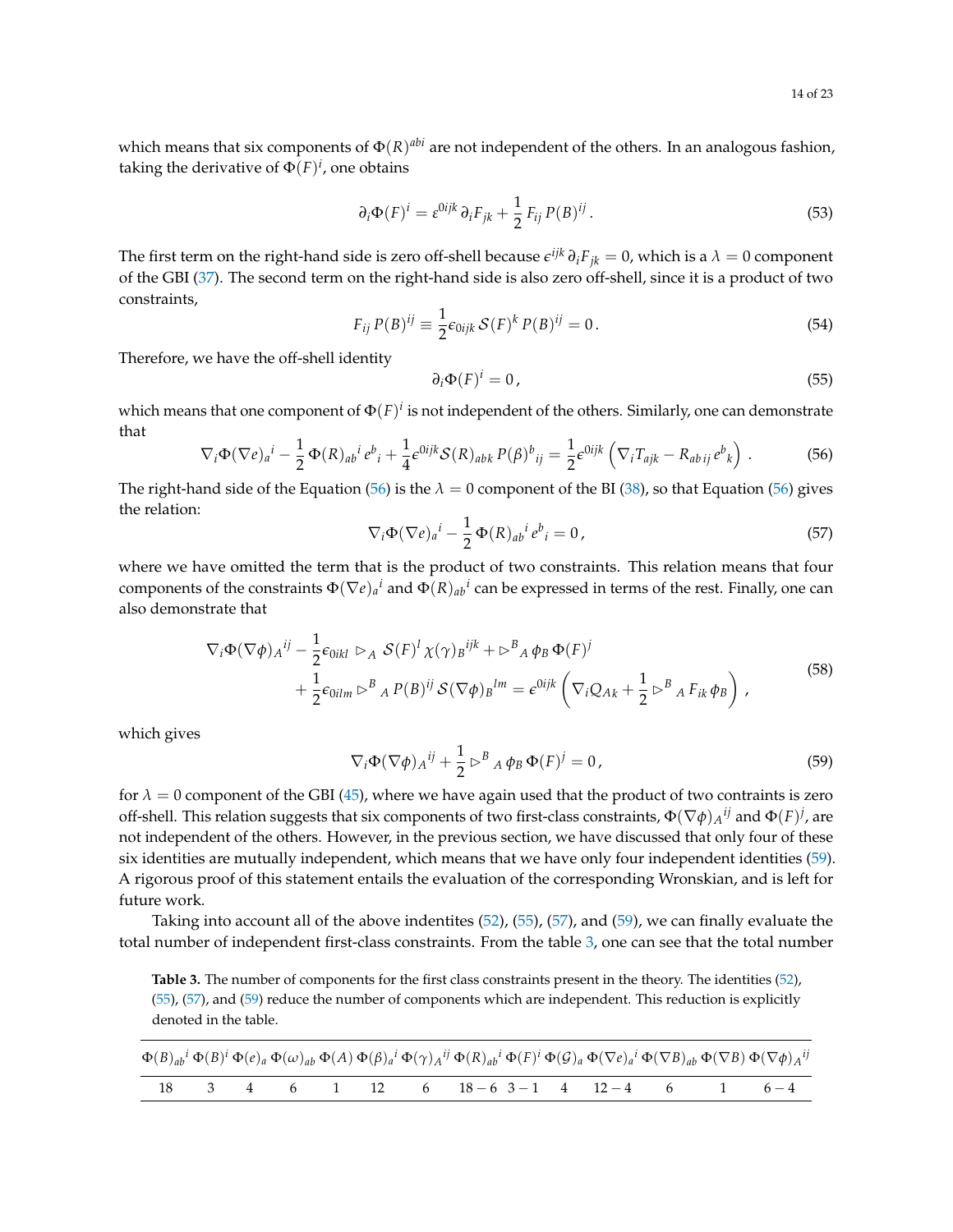Therefore, substituting all the obtained results into Equation [\(49\)](#page-12-1), one gets

$$
n = 120 - 85 - \frac{70}{2} = 0,\tag{60}
$$

which means that there are no propagating DoF in a 3*BF* theory described by the action [\(10\)](#page-4-1).

#### <span id="page-14-0"></span>**6. Generator of the Gauge Symmetry**

Based on the results of the Hamiltonian analysis of the action [\(10\)](#page-4-1), it can also be interesting to calculate the generator of the complete gauge symmetry of the action. The gauge generator of the theory is obtained by using the Castellani's procedure (see Chapter V in [\[13\]](#page-21-12) for details of the procedure), and one gets the following result (see Appendix  $B$  for details of the calculation):

<span id="page-14-1"></span>
$$
G = \int_{\Sigma_{3}} d^{3} \vec{x} \left( \frac{1}{2} (\nabla_{0} \epsilon^{ab}{}_{i}) \Phi(B)_{ab}{}^{i} - \frac{1}{2} \epsilon^{ab}{}_{i} \Phi(R)_{ab}{}^{i} + \frac{1}{2} (\nabla_{0} \epsilon^{ab}) \Phi(\omega)_{ab} - \frac{1}{2} \epsilon^{ab} \Phi(\nabla B)_{ab} \right. \\ \left. + (\partial_{0} \epsilon_{i}) \Phi(B){}^{i} - \epsilon_{i} \Phi(F){}^{i} + (\partial_{0} \epsilon) \Phi(A) - \epsilon \Phi(\nabla B) \right. \\ \left. + (\nabla_{0} \epsilon^{a}) \Phi(e)_{a} - \epsilon^{a} \Phi(\mathcal{G})_{a} + (\nabla_{0} \epsilon^{a}{}_{i}) \Phi(\beta)_{a}{}^{i} - \epsilon^{a}{}_{i} \Phi(\nabla e)_{a}{}^{i} \right. \\ \left. + \frac{1}{2} (\nabla_{0} \epsilon^{A}{}_{ij}) \Phi(\gamma)_{A}{}^{ij} - \frac{1}{2} \epsilon^{A}{}_{ij} \Phi(\nabla \phi)_{A}{}^{ij} \right. \\ \left. + \epsilon^{ab} \left( \beta_{[a|0i} P(\beta)_{|b]}{}^{i} + e_{[a|0} P(e)_{|b]} + B_{[a|c0i} P(B)^{c}{}_{|b]}{}^{i} \right) - \epsilon \gamma_{A0ij} \rhd_{B}{}^{A} P(\gamma)_{Bij} \right. \\ \left. + \epsilon^{a} \beta_{b0i} P(B)^{abi} + \epsilon^{a}{}_{i} e_{b0} P(B)_{a}{}^{bi} \right).
$$

Here,  $\epsilon^{ab}{}_i$ ,  $\epsilon^{ab}$ ,  $\epsilon_i$ ,  $\epsilon$ ,  $\epsilon^a$ ,  $\epsilon^a{}_i$  and  $\epsilon^A{}_{ij}$  are the independent parameters of the gauge transformations.

Furthermore, one can employ the gauge generator to calculate the form-variations for all canonical coordinates and their corresponding momenta, by computing the Poisson bracket of the chosen variable  $A(t, \vec{x})$  and the generator [\(61\)](#page-14-1):

$$
\delta_0 A(t, \vec{x}) = \{A(t, \vec{x}), G\}.
$$
\n(62)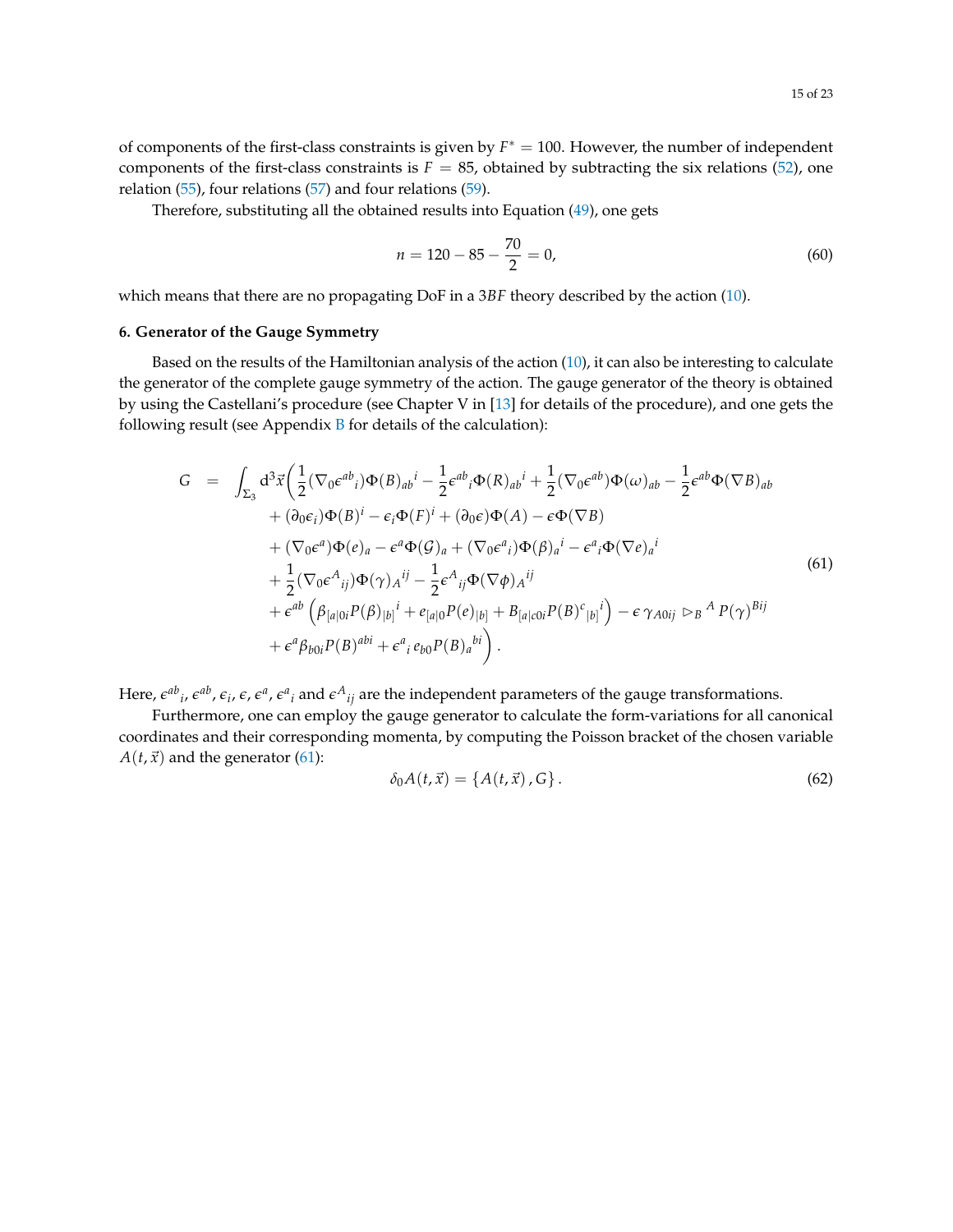The results are given as follows:

$$
\delta_0 \omega^{ab}{}_0 = \nabla_0 \epsilon^{ab} ,\n\delta_0 \pi(\omega)_{ab}{}^0 = -2\epsilon_{[a]}{}^c{}_i \pi(B)_{c|b]}{}^{0i} - 2\epsilon_{[a]}{}^c \pi(\omega)_{c|b]}{}^0 ,\n+2\epsilon_{[a]}{}^i \pi(e)_{|b]}{}^{0i} + 2\epsilon_{[a|i}{}^i \pi(\beta)_{|b]}{}^{0i} ,\n\delta_0 \omega^{ab}{}_i = \nabla_i \epsilon^{ab} ,\n\delta_0 \pi(\omega)_{ab}{}^i = -2\epsilon_{[a]}{}^c{}_j \pi(B)_{c|b]}{}^{ij} - 2\epsilon_{[a]}{}^c{}_i \pi(\omega)_{|b]c}{}^i + 2\epsilon_{[a]}{}^j \pi(e)_{|b]i} + 2\epsilon_{[a]}{}^j \pi(\beta)_{|b]}{}^{ij} + 2\epsilon_{[a]}{}^j \pi(\beta)_{|b]}{}^{ij}
$$
\n
$$
\delta_0 B^{ab}{}_{0i} = \nabla_0 \epsilon^{ab}{}_i + \epsilon^{[a]}{}_i e^{[b]}{}_0 \qquad \delta_0 \pi(B)_{ab}{}^{0i} = 2\epsilon_{[a]c}{}^c \pi(B)_{|b]}{}^{0i} ,
$$

$$
\delta_0 B^{ab}{}_{ij} = 2 \nabla_{[i|} \epsilon^{ab}{}_{|j]} + 2 \epsilon^{[a|c} B^{[b]}{}_{cij} \qquad \delta_0 \pi(B)_{ab}{}^{ij} = 2 \epsilon_{[a|c} \pi(B)_{|b]}{}^{cij},
$$
  
 
$$
+ 2 \epsilon^{[a]}{}_{[i} e^{[b]}{}_{j]} + \epsilon^{[a|} \beta^{[b]}{}_{ij},
$$

 $+2\epsilon^{[a|c}B^{[b]}{}_{c0i} + \epsilon^{[a|}\beta^{[b]}{}_{0i}$ 

$$
\begin{array}{rcl}\n\delta_0 A_0 & = & \partial_0 \epsilon \,, \\
\delta_0 \pi(A)^0 & = & -\frac{1}{2} \epsilon^A{}_{ij} \triangleright^B {}_A \pi(\gamma){}_B^{0ij} \,, \\
\delta_0 A_i & = & \partial_i \epsilon \,, \\
\delta_0 \pi(A)^i & = & \epsilon^{0ijk} \partial_j \epsilon_k - \frac{1}{2} \epsilon^A{}_{jk} \triangleright^B {}_A \pi(\gamma){}_B^{ijk} \,,\n\end{array}
$$

$$
\delta_0 B_{0i} = \partial_0 \epsilon_i, \qquad \delta_0 \pi(B)^{0i} = 0, \n\delta_0 B_{ij} = 2 \partial_{[i|} \epsilon_{|j]} + \epsilon^A{}_{ij} \rhd^B{}_A \phi_B, \qquad \delta_0 \pi(B)^{ij} = -\epsilon^{0ijk} \partial_k \epsilon, \n\delta_0 \beta^a{}_{0i} = \nabla_0 \epsilon^a{}_i - \epsilon^{ab} \beta_{b0i}, \qquad \delta_0 \pi(\beta)_a{}^{0i} = -\epsilon_{ab} \pi(\beta)^{b0i} + \frac{1}{2} \epsilon^b \pi(B)_{ab}{}^{0i}, \n\delta_0 \beta^a{}_{ij} = 2 \nabla_{[i|} \epsilon^a{}_{|j]} - \epsilon^{ab} \beta_{bij}, \qquad \delta_0 \pi(\beta)_a{}^{ij} = -\epsilon_{ab} \pi(\beta)^{bij} + \frac{1}{2} \epsilon^b \pi(B)_{ab}{}^{ij}
$$

$$
\delta_0 e^a{}_0 = \nabla_0 \epsilon^a - \epsilon^{ab} e_{b0},
$$
\n
$$
\delta_0 \pi(e)_a{}^0 = -\epsilon_{ab} \pi(e)^{b0} + \frac{1}{2} \epsilon^b{}_i \pi(B)_{ab}{}^{0i},
$$
\n
$$
\delta_0 e^a{}_i = \nabla_i \epsilon^a - \epsilon^{ab} e_{bi},
$$
\n
$$
\delta_0 \pi(e)_a{}^i = -\epsilon_{ab} \pi(e)^{b0} + \epsilon^{0ijk} \left( \nabla_{[j|} \epsilon_{a|k]} + \epsilon_{ab} \beta^{bjk} \right)
$$
\n
$$
+ \frac{1}{2} \epsilon^b{}_j \pi(B)_{ab}{}^{ij},
$$

$$
\delta_0 \gamma^A_{\,0ij} = \nabla_0 \epsilon^A_{\,ij} - \epsilon \gamma^B_{\,0ij} \rhd^A{}_B, \qquad \delta_0 \pi(\gamma)_A^{\,0ij} = \epsilon \rhd^B{}_A \pi(\gamma)_B^{\,0ij},
$$
\n
$$
\delta_0 \gamma^A_{\,ijk} = -\epsilon \gamma^B_{\,ijk} \rhd_B A + \nabla_i \epsilon^A_{\,jk} \qquad \delta_0 \pi(\gamma)_A^{\,ijk} = \epsilon \rhd_A{}^B \left( \pi(\gamma)_B^{\,ijk} + \epsilon^{0ijk} \phi_B \right),
$$
\n
$$
-\nabla_j \epsilon^A_{\,ik} + \nabla_k \epsilon^A_{\,ij}, \qquad \delta_0 \pi(\phi)_A = -\epsilon \rhd^B{}_A \pi(\phi)_B + \frac{1}{3!} \epsilon \epsilon^{0ijk} \rhd^B{}_A \gamma_{Bijk}
$$
\n
$$
-\frac{1}{2} \rhd_A{}_B \epsilon^B_{\,ij} \pi(B)^{ij} - \frac{1}{2} \epsilon^{0ijk} \nabla_i \epsilon^A_{\,jk},
$$
\n(63)

These transformations are an extension of the form-variations in the case of the Poincaré 2-group obtained in [\[17\]](#page-22-2).

## <span id="page-15-0"></span>**7. Conclusions**

Let us summarize the results of the paper. In Section [2,](#page-2-0) we have demonstated in detail how to use the idea of a categorical ladder to introduce the 3-group structure corresponding to the theory of scalar electrodynamics coupled to Einstein–Cartan gravity. We have introduced the topological 3*BF* action corresponding to this choice of a 3-group, as well as the constrained 3*BF* action which gives rise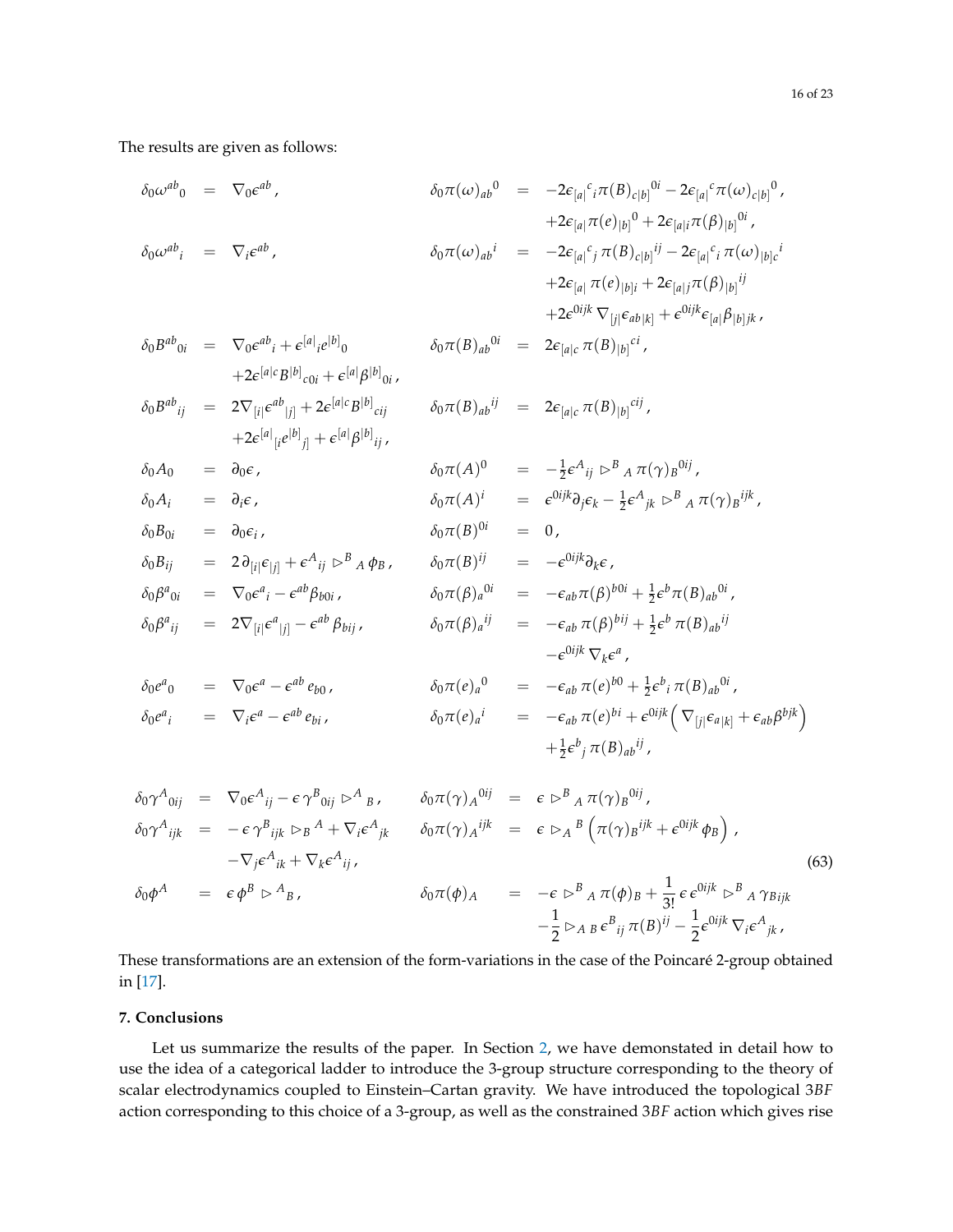to the standard equations of motion for the scalar electrodynamics. In order to perform the canonical quantization of this theory, the complete Hamiltonian analysis of the full theory with constraints has to be performed, but the important step towards this goal is the Hamiltonian analysis of the topological 3*BF* action. This has been done in Section [3.](#page-5-0) Here, the first-class and second-class constraints of the theory, as well as their Poisson brackets, have been obtained. In Section [4,](#page-10-0) we have discussed the Bianchi identities and also the generalized Bianchi identities, since they enforce restrictions in the sense of Hamiltonian analysis, and reduce the number of independent first-class constraints present in the theory. With this background material in hand, in Section [5,](#page-12-0) the counting of the dynamical degrees of freedom present in the theory has been performed and it was established that the considered 3*BF* action is a topological theory, i.e., the diffeomorphism invariant theory without any propagating degrees of freedom. In Section [6,](#page-14-0) we have constructed the generator of the gauge symmetries for the theory, and we found the form-variations for all the variables and their canonical momenta.

The results obtained in this paper represent the straightforward generalization of Hamiltonian analysis done in [\[15\]](#page-22-3) for the Poincaré 2-group, and a first example of the Hamiltonian analysis of a 3*BF* action. The fact that the theory was found to be topological is nontrivial, since it relies on the existence of the generalized Bianchi identities, which have been identified for the first time. In addition to that, it was demonstrated that the algebra of constraint closes, which is an important consistency check for the theory. There is another very interesting aspect of the constraint algebra. Namely, one can recognize, looking at the structure of Equations [\(34\)](#page-9-0) that the subalgebra generated by the first-class constraint  $\Phi(\nabla\phi)_{A}{}^{ij}$  is in fact an *ideal* of the constraint algebra because the Poisson bracket between this constraint and all other constraints is again proportional to that constraint. It is curious that precisely the constraint  $\Phi(\nabla\phi)_{A}{}^{ij}$  is the only one related to the Lie group *L* from the 3-group, according to its index structure, and also that the structure constant of the ideal is determined by the action  $\triangleright$  of the group *G* on *L*. Let us also note that the  $action$   $\triangleright$  appears as well in the structure constants of the algebra between the first-class and second-class constraints.

The results of this work open several avenues for future research. From the point of view of mathematics, the relationship between the algebraic structures mentioned above should be understood in more detail. More generally, one should understand the correspondence between the gauge group generated by the generator [\(61\)](#page-14-1) and the 3-group structure used to define the theory. This is not viable in the special case of the 3-group discussed in this work, but instead needs to be done in the case of a generic 3-group, where homomorphisms *δ* and *∂* and the Peiffer lifting {\_ , \_} are nontrivial. From the point of view of physics, the obtained results represent the fundamental building blocks for the construction of the quantum theory of scalar electrodynamics coupled to gravity, as well as a convenient model to discuss before proceeding to the Hamiltonian analysis and canonical quantization of the full Standard Model coupled to gravity, formulated as a 3*BF* action with suitable constraints [\[8\]](#page-21-7). Both the Hamiltonian analysis of constrained 3*BF* models and the corresponding canonical quantization programme need to be further developed in order to achieve these goals. Our work is a first step in this direction.

Finally, let us note in the end that the above list of topics for future research is by no means complete, and there are potentially many other interesting topics that can be studied in this context.

**Author Contributions:** Investigation, T.R. and M.V; methodology, T.R. and M.V.; writing–original draft preparation, T.R.; writing–review and editing, M.V. All authors have read and agreed to the published version of the manuscript.

**Funding:** This work was supported by the project ON171031 of the Ministry of Education, Science and Technological Development (MPNTR) of the Republic of Serbia, and partially by the bilateral scientific cooperation between Austria and Serbia through the project "Causality in Quantum Mechanics and Quantum Gravity-2018-2019", No. 451-03-02141/2017-09/02, supported by the Federal Ministry of Science, Research and Economy (BMWFW) of the Republic of Austria, and the Ministry of Education, Science and Technological Development (MPNTR) of the Republic of Serbia.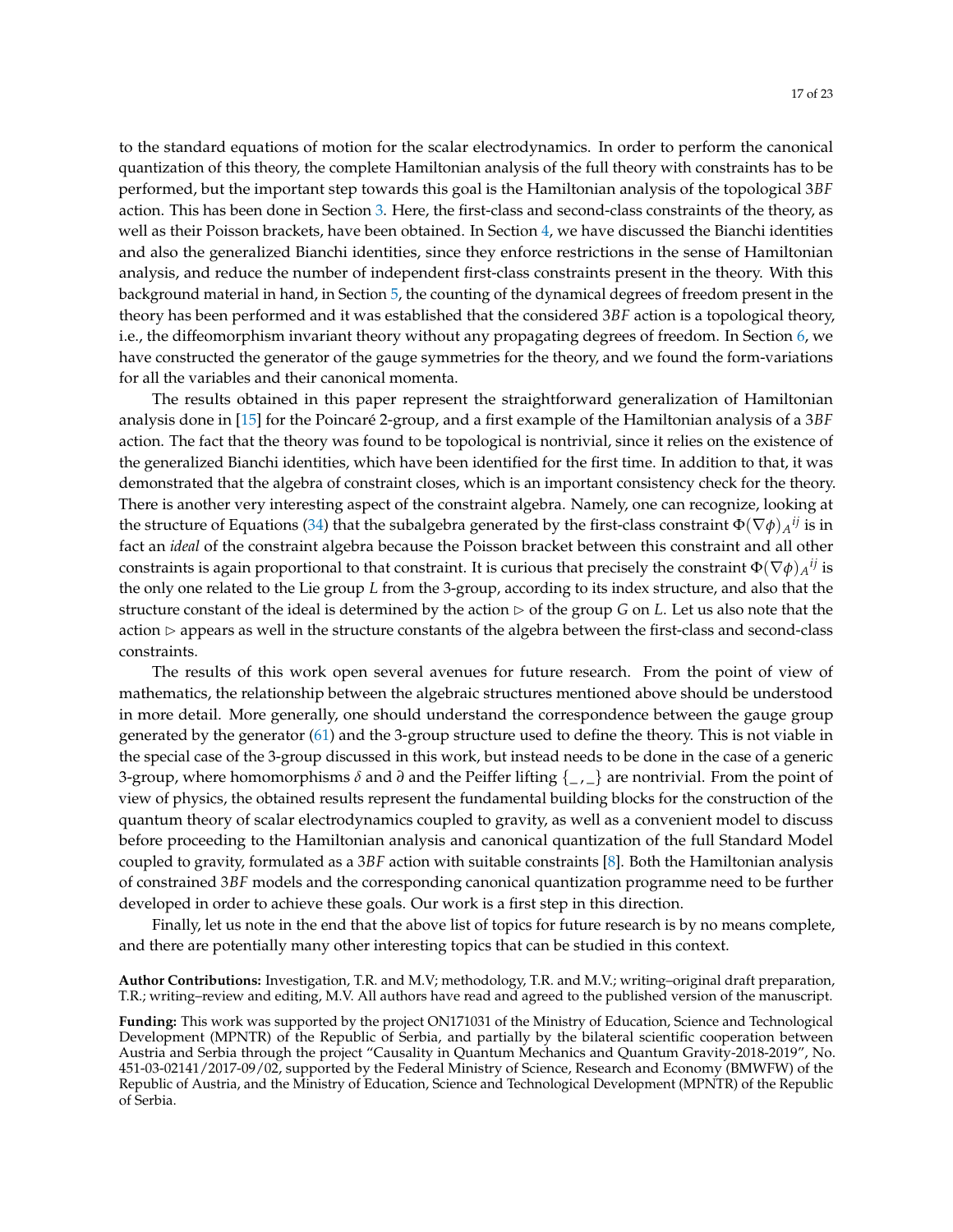**Conflicts of Interest:** The authors declare no conflict of interest.

## **Abbreviations**

The following abbreviations are used in this manuscript:

|      | LQG Loop Quantum Gravity       |
|------|--------------------------------|
| ВI   | Bianchi Identities             |
| GBI. | Generalized Bianchi Identities |
| DoF  | Degrees of Freedom             |

PB Poisson Bracket

## <span id="page-17-0"></span>**Appendix A. The Equations of Motion for the Scalar Electrodynamics**

The action of scalar electrodynamics coupled to Einstein–Cartan gravity is given in the form [\(12\)](#page-4-0):

$$
S = \int_{\mathcal{M}_4} B^{ab} \wedge R_{ab} + B \wedge F + e_a \wedge \nabla \beta^a + \phi_A \nabla \gamma^A
$$
  
\n
$$
- \lambda_{ab} \wedge \left( B^{ab} - \frac{1}{16\pi l_p^2} \varepsilon^{abcd} e_c \wedge e_d \right)
$$
  
\n
$$
+ \lambda^A \wedge \left( \gamma_A - \frac{1}{2} H_{abcA} e^a \wedge e^b \wedge e^c \right) + \Lambda^{abA} \wedge \left( H_{abcA} \varepsilon^{cdef} e_d \wedge e_e \wedge e_f - \nabla \phi_A \wedge e_a \wedge e_b \right)
$$
  
\n
$$
+ \lambda \wedge \left( B - \frac{12}{q} M_{ab} e^a \wedge e^b \right) + \zeta^{ab} \left( M_{ab} \varepsilon_{cdef} e^c \wedge e^d \wedge e^e \wedge e^f - F \wedge e_a \wedge e_b \right)
$$
  
\n
$$
- \frac{1}{2 \cdot 4!} m^2 \phi_A \phi^A \varepsilon_{abcd} e^a \wedge e^b \wedge e^c \wedge e^d.
$$

Varying the total action [\(12\)](#page-4-0) with respect to the variables  $B_{ab}$ , B,  $\omega_{ab}$ ,  $\beta_a$ ,  $\lambda_{ab}$ ,  $\Lambda^{abA}$ ,  $\gamma^A$ ,  $\lambda^A$ ,  $H_{abcA}$ ,  $\zeta^{ab}$ ,  $M_{ab}$ , *λ*, *A*,  $φ<sup>A</sup>$  and  $e<sup>a</sup>$ , one obtains the equations of motion:

<span id="page-17-1"></span>
$$
R^{ab} - \lambda^{ab} = 0, \tag{A2}
$$

$$
F + \lambda = 0,\tag{A3}
$$

<span id="page-17-2"></span>
$$
\nabla B^{ab} - e^{[a]} \wedge \beta^{[b]} = 0, \qquad (A4)
$$

$$
\nabla e^a = 0,\tag{A5}
$$

<span id="page-17-3"></span>
$$
B^{ab} - \frac{1}{16\pi l_p^2} \varepsilon^{abcd} e_c \wedge e_d = 0, \qquad (A6)
$$

$$
H_{abcA} \varepsilon^{cdef} e_d \wedge e_e \wedge e_f - \nabla \phi_A \wedge e_a \wedge e_b = 0, \qquad (A7)
$$

$$
\nabla \phi_A - \lambda_A = 0, \tag{A8}
$$

$$
\gamma_A - \frac{1}{2} H_{abcA} e^a \wedge e^b \wedge e^c = 0, \qquad (A9)
$$

$$
-\frac{1}{2}\lambda^A \wedge e^a \wedge e^b \wedge e^c + \varepsilon^{cdef} \Lambda^{abA} \wedge e_d \wedge e_e \wedge e_f = 0, \qquad (A10)
$$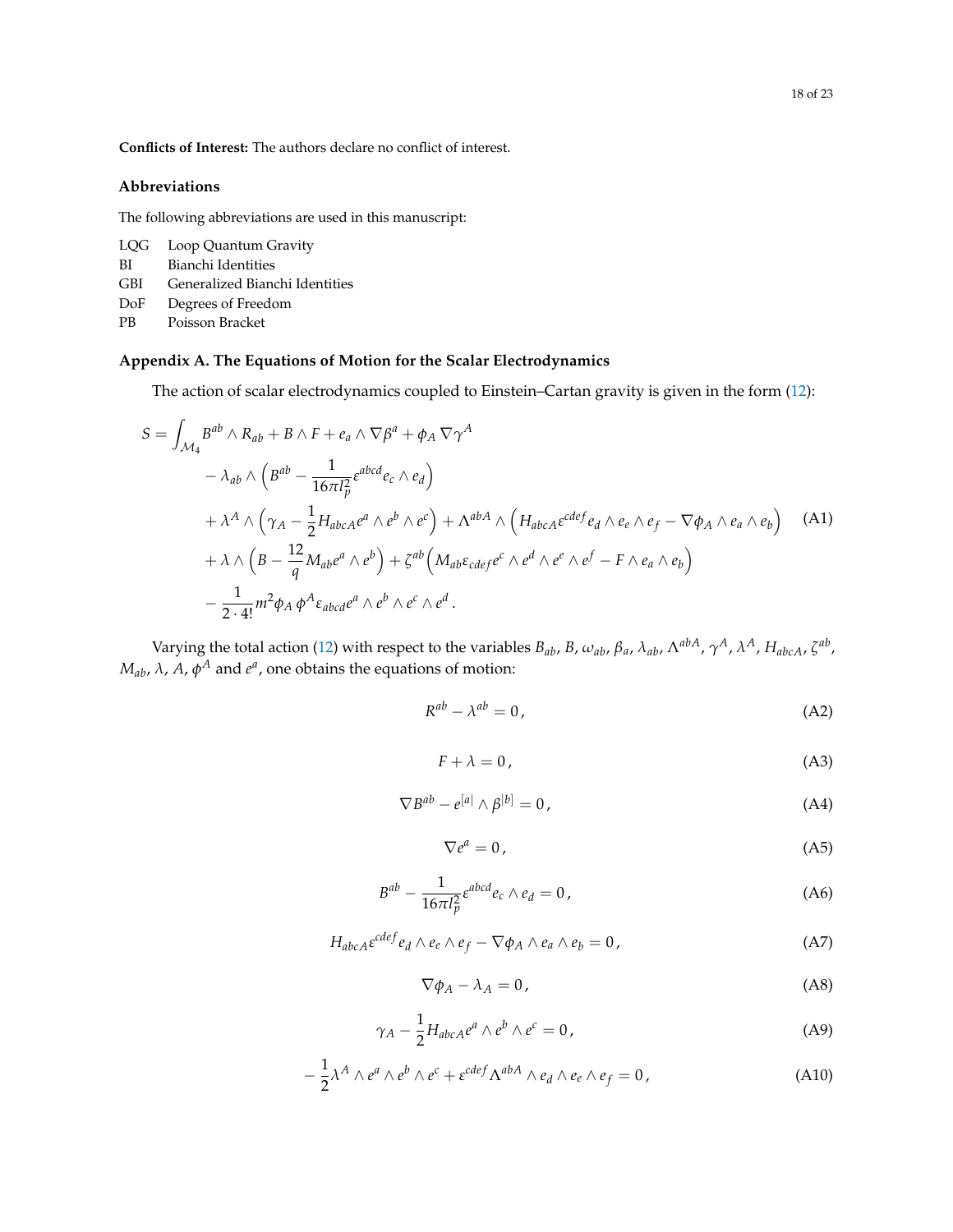19 of 23

$$
M_{ab}\varepsilon_{cdef}e^c \wedge e^d \wedge e^e \wedge e^f - F \wedge e_a \wedge e_b = 0, \qquad (A11)
$$

$$
-\frac{12}{q}\lambda \wedge e^a \wedge e^b + \zeta^{ab}\varepsilon_{cdef}e^c \wedge e^d \wedge e^e \wedge e^f = 0,
$$
 (A12)

<span id="page-18-0"></span>
$$
B - \frac{12}{g} M_{ab} e^a \wedge e^b = 0, \qquad (A13)
$$

<span id="page-18-2"></span>
$$
- dB + d(\zeta^{ab}e_a \wedge e_b) - \phi_A \rhd_B{}^A \gamma^B - \Lambda^{abA} \rhd^B {}_A \phi_B \wedge e_a \wedge e_b = 0, \qquad (A14)
$$

<span id="page-18-1"></span>
$$
\nabla \gamma_A - \nabla (\Lambda^{ab}{}_A \wedge e_a \wedge e_b) - \frac{1}{4!} m^2 \phi_A \varepsilon_{abcd} e^a \wedge e^b \wedge e^c \wedge e^d = 0, \qquad (A15)
$$

<span id="page-18-3"></span>
$$
\nabla \beta_a + \frac{1}{8\pi l_p^2} \varepsilon_{abcd} \lambda^{bc} \wedge e^d + \frac{3}{2} H_{abcA} \lambda^A \wedge e^b \wedge e^c + 3H^{defA} \varepsilon_{abcd} \Lambda_{efA} \wedge e^b \wedge e^c
$$
  

$$
- 2\Lambda_{abA} \wedge \nabla \phi^A \wedge e^b - 2\frac{1}{4!} m^2 \phi_A \phi^A \varepsilon_{abcd} e^b \wedge e^c \wedge e^d
$$
  

$$
- \frac{24}{q} M_{ab} \lambda \wedge e^b + 4\zeta^{ef} M_{ef} \varepsilon_{abcd} e^b \wedge e^c \wedge e^d - 2\zeta_{ab} F \wedge e^b = 0.
$$
 (A16)

The dynamical degrees of freedom are the tetrad fields  $e^a$ , the scalar field  $\phi^A$ , and the electromagnetic potential *A*, while the remaining variables are algebraically determined in terms of them. Specifically, Equations [\(A2\)](#page-17-1)–[\(A13\)](#page-18-0) give

<span id="page-18-4"></span>
$$
\lambda_{ab\mu\nu} = R_{ab\mu\nu}, \qquad \omega^{ab}{}_{\mu} = \triangle^{ab}{}_{\mu}, \qquad \gamma^{A}{}_{\mu\nu\rho} = -\frac{1}{2e} \varepsilon_{\mu\nu\rho\sigma} \nabla^{\sigma} \phi^{A},
$$
\n
$$
\Lambda^{abA}{}_{\mu} = \frac{1}{12e} g_{\mu\lambda} \varepsilon^{\lambda\nu\rho\sigma} \nabla_{\nu} \phi^{A} e^{a}{}_{\rho} e^{b}{}_{\sigma}, \qquad \beta^{a}{}_{\mu\nu} = 0, \qquad B_{ab\mu\nu} = \frac{1}{8\pi l_{\rho}^{2}} \varepsilon_{abcd} e^{c}{}_{\mu} e^{d}{}_{\nu},
$$
\n
$$
H^{abcA} = \frac{1}{6e} \varepsilon^{\mu\nu\rho\sigma} \nabla_{\mu} \phi^{A} e^{a}{}_{\nu} e^{b}{}_{\rho} e^{c}{}_{\sigma}, \qquad \lambda^{A}{}_{\mu} = \nabla_{\mu} \phi^{A},
$$
\n
$$
\lambda_{\mu\nu} = F_{\mu\nu}, \qquad B_{\mu\nu} = -\frac{1}{2eq} \varepsilon_{\mu\nu\rho\sigma} F^{\rho\sigma},
$$
\n
$$
M^{ab} = -\frac{1}{4e} \varepsilon^{\mu\nu\rho\sigma} F_{\mu\nu} e^{a}{}_{\rho} e^{b}{}_{\sigma}, \qquad \zeta^{ab} = \frac{1}{4eq} \varepsilon^{\mu\nu\rho\sigma} F_{\mu\nu} e^{a}{}_{\rho} e^{b}{}_{\sigma}.
$$
\n(A17)

Note that from the Equations [\(A4\)](#page-17-2)–[\(A6\)](#page-17-3) it follows that  $\beta^a = 0$ , as in the pure gravity case. The equation of motion [\(A15\)](#page-18-1) reduces to the covariant Klein–Gordon equation for the scalar field coupled to the electromagnetic potential *A*,

$$
\left(\nabla_{\mu}\nabla^{\mu}-m^{2}\right)\phi_{A}=0.\tag{A18}
$$

From Equation [\(A14\)](#page-18-2), we obtain the differential equation of motion for the field *A*:

$$
\nabla_{\mu}F^{\mu\nu} = j^{\nu}, \qquad j^{\mu} \equiv \frac{1}{2} \Big( \nabla^{\nu} \phi^{A} \triangleright^{B} {}_{A} \phi_{B} - \phi_{A} \triangleright_{B} {}^{A} \nabla^{\nu} \phi^{B} \Big) = iq \Big( \nabla \phi^{*} \phi - \phi^{*} \nabla \phi \Big). \tag{A19}
$$

Finally, the equation of motion [\(A16\)](#page-18-3) for  $e^a$  becomes:

<span id="page-18-5"></span>
$$
R^{\mu\nu} - \frac{1}{2}g^{\mu\nu}R = 8\pi l_p^2 T^{\mu\nu},
$$
  
\n
$$
T^{\mu\nu} \equiv \nabla^{\mu}\phi_A \nabla^{\nu}\phi^A - \frac{1}{2}g^{\mu\nu} \left( \nabla_{\rho}\phi_A \nabla^{\rho}\phi^A + m^2\phi_A \phi^A \right) - \frac{1}{4q} \left( F_{\rho\sigma}F^{\rho\sigma}g^{\mu\nu} + 4F^{\mu\rho}F_{\rho}{}^{\nu} \right).
$$
\n(A20)

The system of Equations [\(A2\)](#page-17-1)–[\(A16\)](#page-18-3) is equivalent to the system of Equations [\(A17\)](#page-18-4)–[\(A20\)](#page-18-5).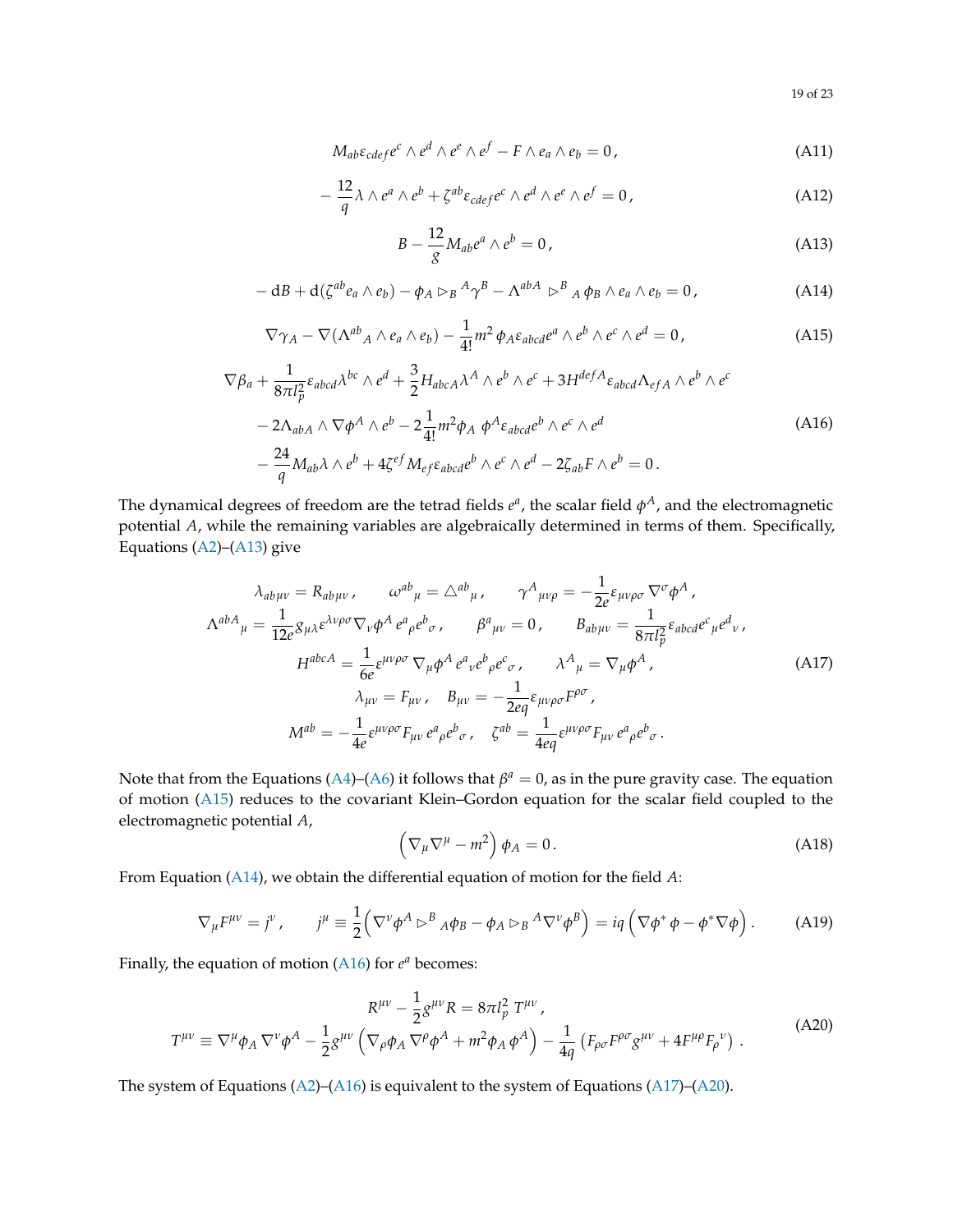#### <span id="page-19-1"></span>**Appendix B. The Calculation of the Gauge Generator**

The gauge generator of the theory is obtained by the standard Castellani procedure (see [\[13\]](#page-21-12) for an introduction). One starts from the generic form for the generator,

$$
G = \int_{\Sigma_3} \partial^3 \vec{x} \Big( \frac{1}{2} (\partial_0 \epsilon^{ab}{}_i) G_{1ab}{}^i + \frac{1}{2} \epsilon^{ab}{}_i G_{0ab}{}^i + \frac{1}{2} (\partial_0 \epsilon^{ab}) G_{1ab} + \frac{1}{2} \epsilon^{ab} G_{0ab} + (\partial_0 \epsilon_i) G_1{}^i + \epsilon_i G_0{}^i + (\partial_0 \epsilon) G_1 + \epsilon G_0 + (\partial_0 \epsilon^a) G_{1a} + \epsilon^a G_{0a} + (\partial_0 \epsilon^a{}_i) G_{1a}{}^i + \epsilon^a{}_i G_{0a}{}^i + \frac{1}{2} (\partial_0 \epsilon^A{}_{ij}) G_{1A}{}^{ij} + \frac{1}{2} \epsilon^A{}_{ij} G_{0A}{}^{ij} \Big),
$$
\n(A21)

where the generators  $G_0$  and  $G_1$  are obtained by the standard prescription [\[13\]](#page-21-12):

$$
G_1 = C_{PFC},
$$
  
\n
$$
G_0 + \{ G_1, H_T \} = C_{PFC},
$$
  
\n
$$
\{ G_0, H_T \} = C_{PFC},
$$
  
\n
$$
(A22)
$$

where  $C_{PFC}$  is a primary first-class constraint. For example, one choses  $G_{1ab}{}^i = \Phi(B)_{ab}{}^i$ . From the conditions

$$
G_{0ab}{}^{i} + \{ \Phi(B)_{ab}{}^{i}, H_{T} \} = G_{0ab}{}^{i} + \Phi(R)_{ab}{}^{i} = C_{PFC},
$$
  

$$
\{ G_{0ab}{}^{i}, H_{T} \} = C_{PFC}{}^{*} = \{ C_{PFC} - \Phi(R)_{ab}{}^{i}, H_{T} \},
$$
 (A23)

we solve for *G*0*ab <sup>i</sup>* by determining *CPFC* from the second equation. Evaluating one PB, one can reexpress the second equation in the form:

$$
\{C_{PFC}, H_T\} = C_{PFC}^* + 2\omega_{[a|}{}^d{}_0 \Phi(R)_{[b]d}{}^i = \{2\omega_{[a|}{}^d{}_0 P(B)_{[b]d}{}^i, H_T\}.
$$
 (A24)

From the second equality, we recognize that

$$
C_{PFC} = 2\omega_{[a]}^d{}_0 P(B)_{[b]d}^i,\tag{A25}
$$

which can then be substituted into the first condition above, giving

$$
G_{0ab}{}^{i} = 2\omega_{[a]}{}^{d}{}_{0}\Phi(B)_{|b]d}{}^{i} - \Phi(R)_{ab}{}^{i}.
$$
 (A26)

One thus obtains

$$
\frac{1}{2}(\partial_0 \epsilon^{ab}{}_i)(G_1)_{ab}{}^i + \frac{1}{2} \epsilon^{ab}{}_i G_{0ab}{}^i = \frac{1}{2} \nabla_0 \epsilon^{ab}{}_i \Phi(B)_{ab}{}^i - \frac{1}{2} \epsilon^{ab}{}_i \Phi(R)_{ab}{}^i.
$$

The other  $G_0$  and  $G_1$  terms are obtained in a similar way, and the generator [\(61\)](#page-14-1) is derived.

#### <span id="page-19-0"></span>**Appendix C. Introduction to 3-Groups**

The notion of a 3*-group* is usually introduced in the framework of higher category theory [\[6\]](#page-21-5). In category theory, every *group* can be understood as a *category* which has only one element, and morphisms which are all invertible. The group elements are then individual morphisms that map the category element to itself, while the group operation is the categorical composition of the morphisms. In such a case, the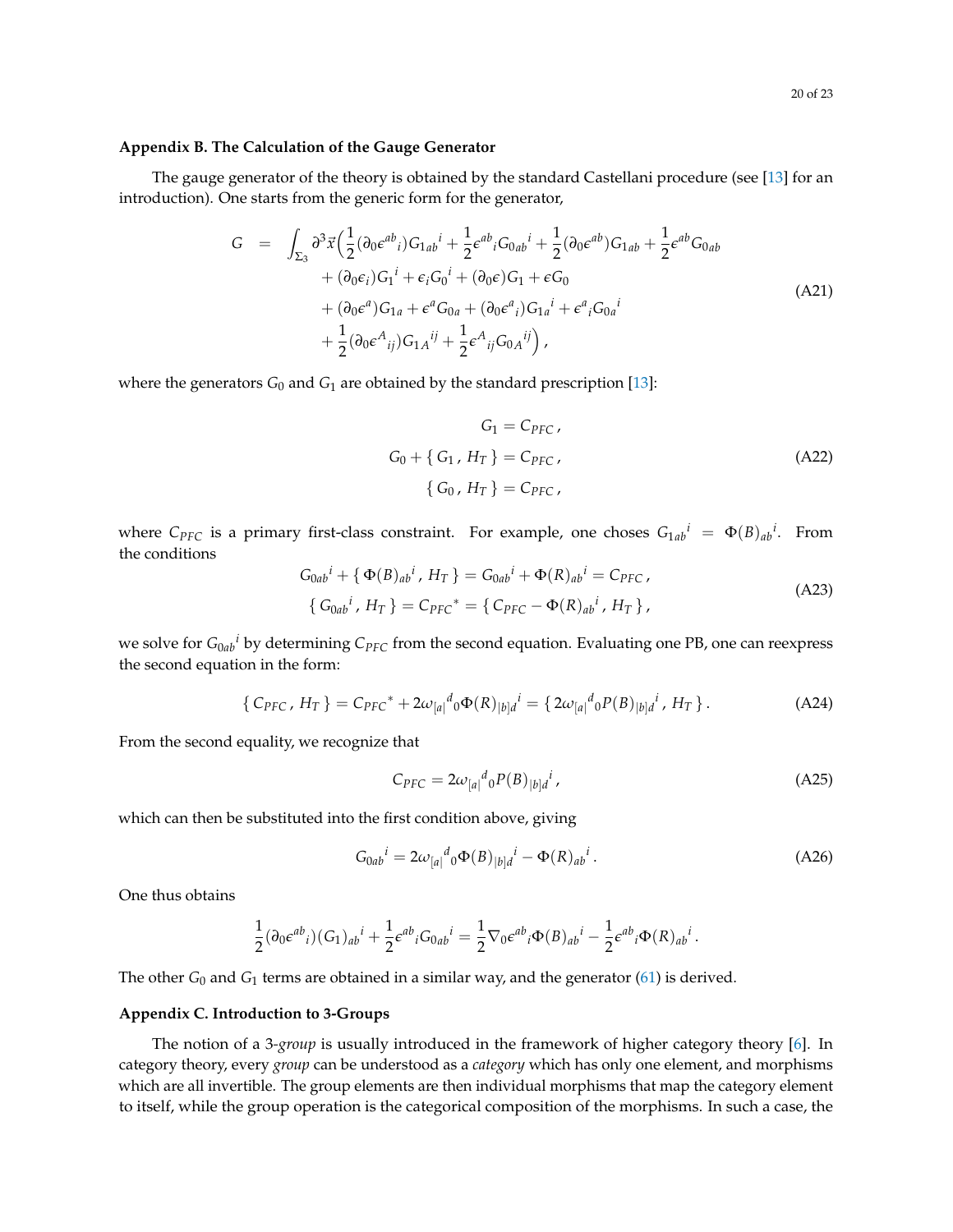axioms of the category guarantee the validity of all axioms of a group. This kind of construction can be generalized to 2*-groups,* 3*-groups* and, in general, *n-groups*. Namely, a 2-group is by definition a 2-category which has only one element, and whose morphisms and 2-morhisms (i.e., morphisms between morphisms) are invertible. Similarly, a 3-group is by definition a 3-category which has only one element, while its morphisms, 2-morphisms, and 3-morphisms are invertible.

The above definition of a 3-group is very abstract, and while theoretically very important, in itself not very useful for practical calculations and applications in physics. Fortunately, there is a theorem of equivalence between 3-groups and the so-called 2*-crossed modules*, which are algebraic structures with more familiar properties [\[9,](#page-21-8)[10\]](#page-21-9). For the applications in physics, attention focuses on the so-called *strict Lie* 3*-groups*, and their corresponding differential (Lie algebra) structure, which corresponds to the *differential Lie* 2*-crossed module*. Let us therefore give a brief overview of the latter.

A *differential Lie* 2-crossed module ( $\iota \stackrel{\delta}{\to} \mathfrak{h} \stackrel{\partial}{\to} \mathfrak{g}$ ,  $\rhd$ , {\_, \_}) is given by three Lie algebras  $\mathfrak{g}$ ,  $\mathfrak{h}$  and  $\mathfrak{l}$ , maps  $\delta$  :  $\mathfrak{l} \to \mathfrak{h}$  and  $\partial$ :  $\mathfrak{h} \to \mathfrak{g}$ , together with a map called the Peiffer lifting,

$$
\{-\, , \_ \}: \mathfrak{h} \times \mathfrak{h} \to \mathfrak{l},\tag{A27}
$$

and an action  $\triangleright$  of the algebra g on all three algebras.

Let us introduce the bases in the three algebras,  $\tau_\alpha \in \mathfrak{g}$ ,  $t_a \in \mathfrak{h}$  and  $T_A \in \mathfrak{l}$ , and structure constants in those bases, as follows:

$$
[\tau_{\alpha}, \tau_{\beta}] = f_{\alpha\beta}^{\ \gamma} \tau_{\gamma}, \quad [t_a, t_b] = f_{ab}^{\ c} t_c, \quad [T_A T_B] = f_{AB}^{\ C} T_C. \tag{A28}
$$

Now, the maps *∂* and *δ* can be written as

$$
\partial(t_a) = \partial_a{}^a \tau_\alpha, \qquad \delta(T_A) = \delta_A{}^a t_a,
$$
\n(A29)

and the action of the algebra  $g$  on  $g$ ,  $h$  and  $l$  as:

$$
\tau_{\alpha} \rhd \tau_{\beta} = \rhd_{\alpha\beta}^{\qquad \gamma} \tau_{\gamma}, \quad \tau_{\alpha} \rhd t_{a} = \rhd_{\alpha a}^{\qquad b} t_{b}, \quad \tau_{\alpha} \rhd T_{A} = \rhd_{\alpha A}^{\qquad B} T_{B}. \tag{A30}
$$

Finally, the Peiffer lifting can be encoded into coefficients  $X_{ab}{}^A$  as:

$$
\{t_a, t_b\} = X_{ab}{}^A T_A. \tag{A31}
$$

A differential Lie 2-crossed module has the following properties (we write all equations in the abstract and their corresponding component forms, side by side):

1. The action of the algebra g on itself is via the adjoint representation, i.e.,  $\forall g, g_1 \in \mathfrak{g}$ :

$$
g \triangleright g_1 = [g, g_1], \qquad \triangleright_{\alpha \beta}^{\gamma} = f_{\alpha \beta}^{\gamma}.
$$
 (A32)

2. The action of the algebra  $\mathfrak g$  on algebras  $\mathfrak h$  and  $\mathfrak l$  is  $\mathfrak g$ -equivariant, i.e.,  $\forall g \in \mathfrak g$ ,  $h \in \mathfrak h$ ,  $l \in \mathfrak l$ :

$$
\partial(g \rhd h) = g \rhd \partial(h), \qquad \partial_a{}^\beta f_{\alpha\beta}{}^\gamma = \rhd_{\alpha a}{}^b \partial_b{}^\gamma,\tag{A33}
$$

$$
\delta(g \rhd l) = g \rhd \delta(l), \qquad \delta_A^a \rhd_{\alpha a}^b = \rhd_{\alpha A}^B \delta_B^b. \tag{A34}
$$

3. The Peiffer lifting is a g-equivariant map, i.e., for every  $g \in \mathfrak{g}$  and  $h_1, h_2 \in \mathfrak{h}$ :

$$
g \triangleright \{h_1, h_2\} = \{g \triangleright h_1, h_2\} + \{h_1, g \triangleright h_2\}, \qquad X_{ab}{}^B \triangleright_{\alpha B}{}^A = \triangleright_{\alpha a}{}^c X_{cb}{}^A + \triangleright_{\alpha b}{}^c X_{ac}{}^A. \tag{A35}
$$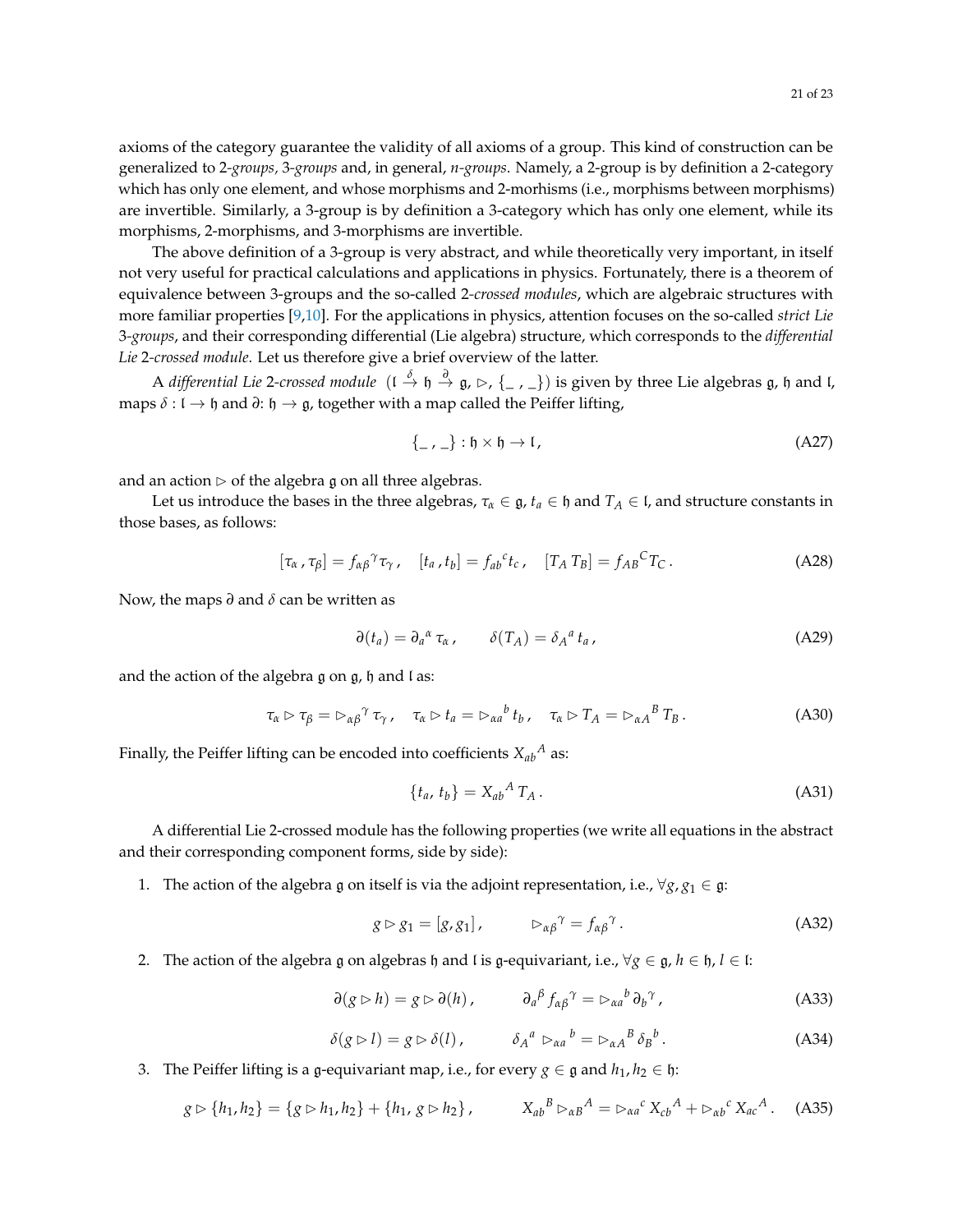4. For every  $h_1$ ,  $h_2 \in \mathfrak{h}$ , the following identity holds:

$$
\delta({h_1, h_2}) = [h_1, h_2] - \partial(h_1) \rhd h_2, \qquad X_{ab}{}^A \delta_A{}^c = f_{ab}{}^c - \partial_a{}^a \rhd_{ab}{}^c. \tag{A36}
$$

5. For all  $l_1$ ,  $l_2 \in I$ , the following identity holds:

$$
[l_1, l_2] = \{\delta(l_1), \delta(l_2)\}, \qquad f_{AB}^C = \delta_A{}^a \delta_B{}^b X_{ab}{}^C. \tag{A37}
$$

6. For all  $h_1, h_2, h_3 \in \mathfrak{h}$ :

$$
\{[h_1, h_2], h_3\} = \partial(h_1) \triangleright \{h_2, h_3\} + \{h_1, [h_2, h_3]\} - \partial(h_2) \triangleright \{h_1, h_3\} - \{h_2, [h_1, h_3]\},
$$
  
\n
$$
f_{ab}{}^d X_{dc}{}^B = \qquad \qquad \partial_a{}^{\alpha} X_{bc}{}^A \triangleright_{\alpha A}{}^B + X_{ad}{}^B f_{bc}{}^d - \partial_b{}^{\alpha} \triangleright_{\alpha A}{}^B X_{ac}{}^A - X_{bd}{}^B f_{ac}{}^d.
$$
 (A38)

7. For all  $h_1, h_2, h_3 \in \mathfrak{h}$ :

$$
\{h_1, [h_2, h_3]\} = \{ \delta \{h_1, h_2\}, h_3\} - \{ \delta \{h_1, h_3\}, h_2\},
$$
  

$$
X_{ad}{}^A f_{bc}{}^d = X_{ab}{}^B \delta_B{}^d X_{dc}{}^A - X_{ac}{}^B \delta_B{}^d X_{db}{}^A.
$$
 (A39)

8. For all  $l \in \mathfrak{l}$  and  $\forall h \in \mathfrak{h}$ :

$$
\{\delta(l), h\} + \{h, \delta(l)\} = -\partial(h) \rhd l, \qquad 2\delta_A{}^a X_{\{ab\}}{}^B = -\partial_b{}^a \rhd_{\alpha A}{}^B. \tag{A40}
$$

Finally, when dealing with various algebra valued differential forms, one multiplies them as differential forms using the ordinary wedge product ∧, and simultaneously as algebra elements using one of maps defined above. For example, the product with an action  $\wedge$   $\triangleright$  of the g-valued *n*-form  $\rho$  on the h-valued *m*-form *η* is defined as:

$$
\rho \wedge^{\triangleright} \eta = \frac{1}{n!m!} \rho^{\alpha}{}_{\mu_1...\mu_m} \eta^a{}_{\nu_1...\nu_n} \tau_{\alpha} \triangleright t_a \, dx^{\mu_1} \wedge \ldots dx^{\mu_m} \wedge dx^{\nu_1} \wedge \cdots \wedge dx^{\nu_n}
$$
\n
$$
= \frac{1}{n!m!} \rho^{\alpha}{}_{\mu_1...\mu_m} \eta^a{}_{\nu_1...\nu_n} \triangleright_{\alpha a}{}^b t_b \, dx^{\mu_1} \wedge \ldots dx^{\mu_m} \wedge dx^{\nu_1} \wedge \cdots \wedge dx^{\nu_n}.
$$
\n(A41)

## **References**

- <span id="page-21-0"></span>1. Rovelli, C. *Quantum Gravity*; Cambridge University Press: Cambridge, UK, 2004.
- <span id="page-21-2"></span>2. Rovelli, C.; Vidotto, F. *Covariant Loop Quantum Gravity*; Cambridge University Press: Cambridge, UK, 2014.
- <span id="page-21-1"></span>3. Thiemann, T. *Modern Canonical Quantum General Relativity*; Cambridge University Press: Cambridge, UK, 2007.
- <span id="page-21-3"></span>4. Celada, M.; González, D.; Montesinos, M. BF gravity. *Class. Quant. Grav.* **2016**, *33*, 213001.
- <span id="page-21-4"></span>5. Plebanski, J.F. On the separation of Einsteinian substructures. *J. Math. Phys.* **1977**, *12*, 2511.
- <span id="page-21-5"></span>6. Baez, J.C.; Huerta, J. An Invitation to Higher Gauge Theory. *Gen. Relativ. Gravit.* **2011**, *43*, 2335–2392.
- <span id="page-21-6"></span>7. Garzón, A.R.; Miranda, J.G. Serre homotopy theory in subcategories of simplicial groups. *J. Pure Appl. Algebra* **2000**, *147*, 107–123.
- <span id="page-21-7"></span>8. Radenković, T.; Vojinović, M. Higher Gauge Theories Based on 3-groups. *J. High Energy Phys.* 2019, 10, 222.
- <span id="page-21-8"></span>9. Martins, J.F.; Picken, R. The fundamental Gray 3-groupoid of a smooth manifold and local three-dimensional holonomy based on a 2-crossed module. *Differ. Geom. Appl. J.* **2011**, *29*, 179–206.
- <span id="page-21-9"></span>10. Wang, W. On 3-gauge transformations, 3-curvature and Gray-categories. *J. Math. Phys.* **2014**, *55*, 043506.
- <span id="page-21-10"></span>11. Mikovi´c, A.; Vojinovi´c, M. Poincare 2-group and quantum gravity. *Class. Quant. Grav.* **2012**, *29*, 165003.
- <span id="page-21-11"></span>12. Miković, A.; Oliveira, M.A.; Vojinović, M. Hamiltonian analysis of the BFCG formulation of General Relativity. *Class. Quantum Gravity* **2019**, *36*, 015005.
- <span id="page-21-12"></span>13. Blagojevi´c, M. *Gravitation and Gauge Symmetries*; Institute of Physics Publishing: Bristol, UK, 2002.